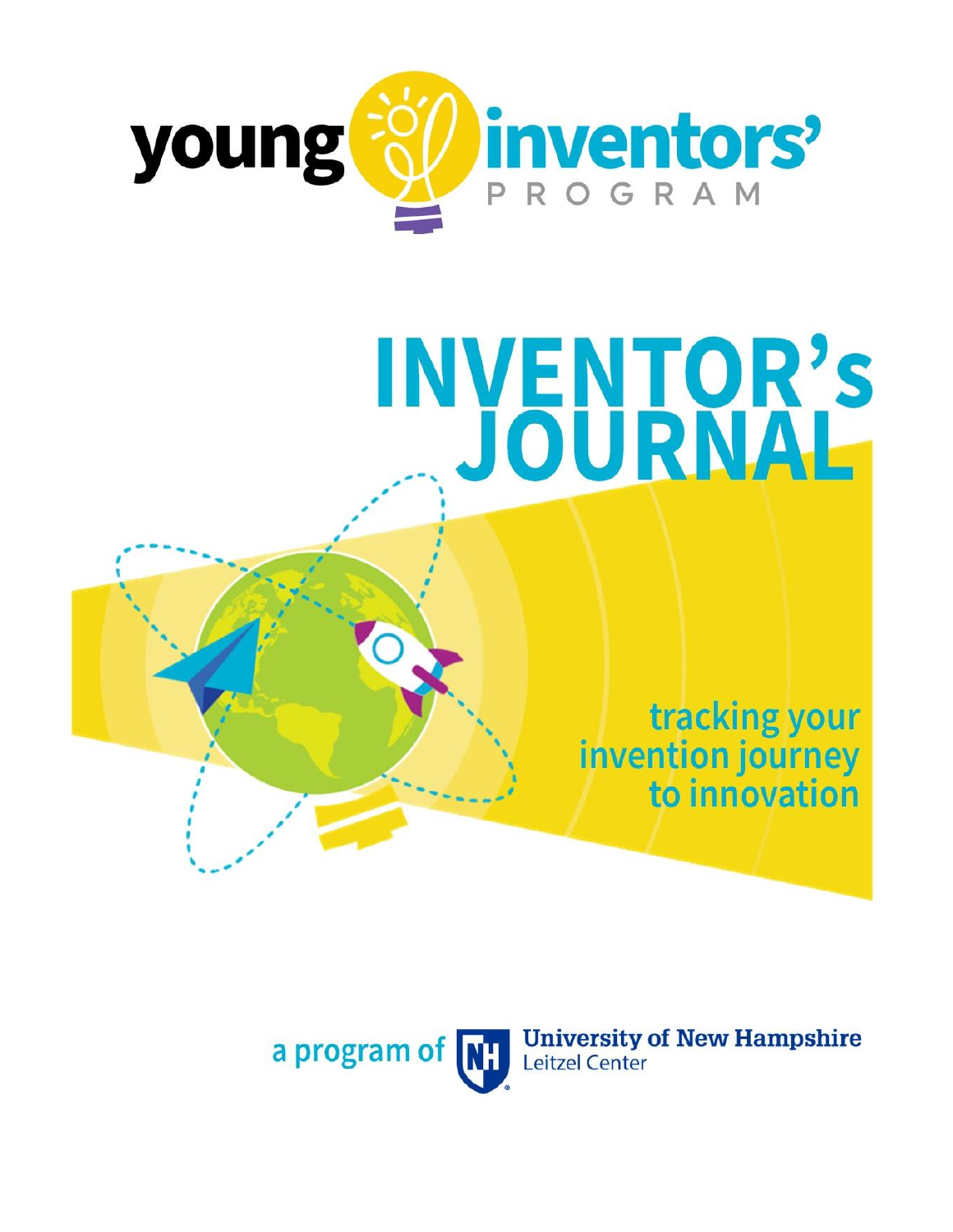# **HELLO INVENTOR!**

Welcome to the Young Inventors' Program and the world of invention. As you begin your journey, we encourage you to take positive risks. Ask questions. Be creative. Most important, do not be afraid to fail. Innovation is all about testing and re-testing and pushing boundaries to make the world a better place. No matter where your journey takes you, you will learn new things, challenge yourself, and ultimately be successful.

#### **Tell the Story of Your Invention**

This Inventor's Journal is a place for you to record your ideas, activities, research, and discoveries as you create your own invention. The journal is not a book report that is created after you are done. It is a diary that is continuously filled in as you work. The purpose of the journal is to tell the story of your invention. For every step, you will record what you did, why you did it, and how you did it. Invention journals are important because they provide a complete and accurate record of your ideas, plans and processes by which your invention was created. It is proof that you came up with the ideas and the invention on your own.

#### **About the Inventor's Journal**

Your YIP Inventor's Journal is divided into two sections to help you document your invention journey. The EXPLORE section includes worksheets that you may fill out as you complete YIP activities led by your teacher or on your own. Here you can record your idea exploration and brainstorming. The DESIGN/BUILD/TRACK section includes required pages to help you record important information about your invention project. The rest of the journal is an open space for you to record your own invention story – develop a design, draw sketches, and label parts, share results of testing and document all of your work.

You may jump around from section to section and page to page as you invent Not every page may be completed at one time and you certainly can go back to pages as you work. But remember, never erase! If you make a mistake or make a change, simply cross it out, and then make your new notes. Your missteps and modifications are valuable parts of your story.

You are welcome to insert additional pages to your journal. Simply staple or clip them in. You may add photographs of yourself working on your invention, drawings, notes taken on different paper, or other records you may have. Each time you record an entry, be sure to sign and date the page at the bottom. If you are working with a team, each team member will keep their own journal, but all team members should sign each other's journals each time you work together.

When your YIP Inventor's Journal is complete, it will become part of your final project presentation. Your teacher may give you more guidelines and requirements for your Young Inventor's Journal, so be sure to follow them.

#### **Have fun and good luck!**

The YIP Team

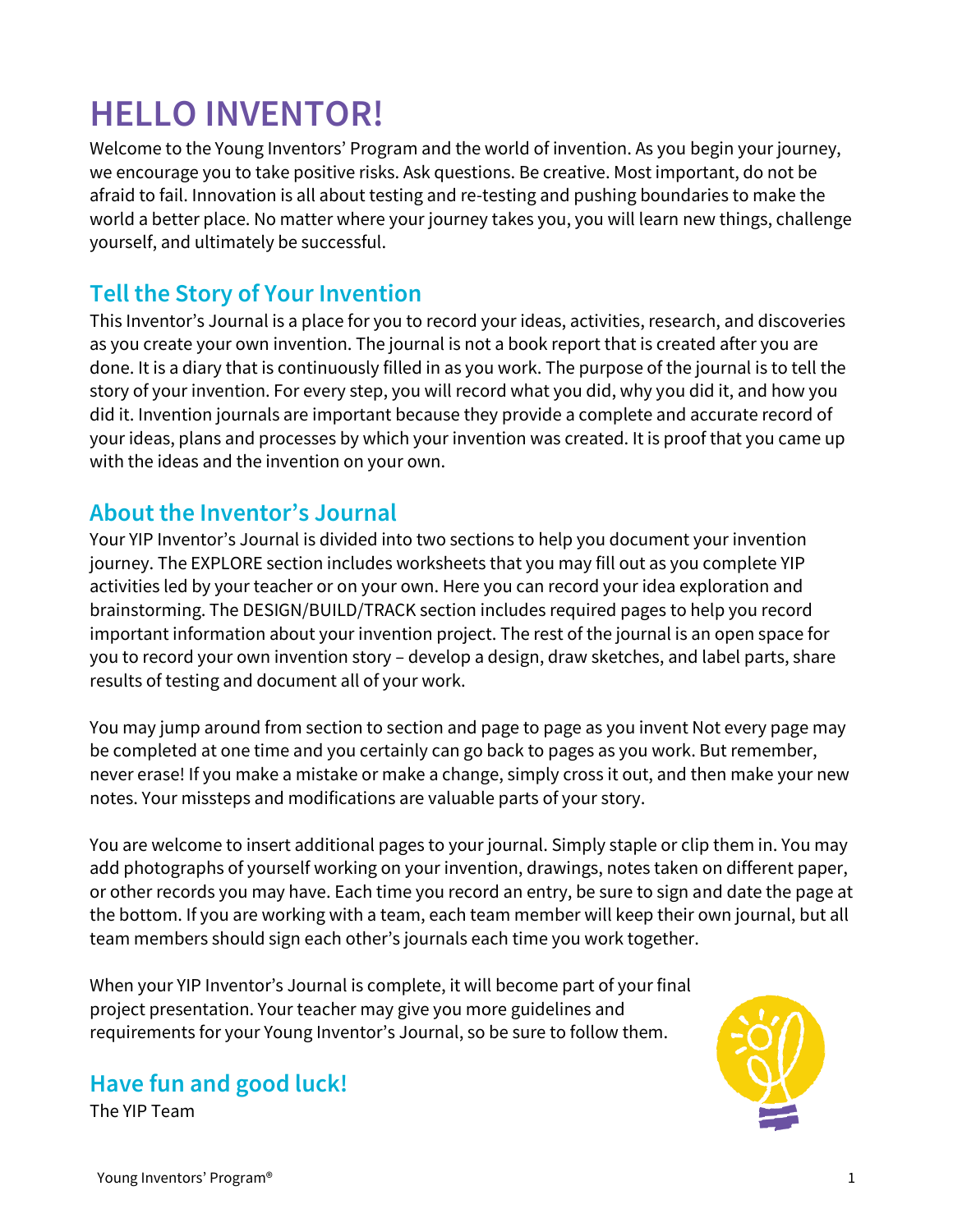

# **Inventor's Journal**

# This Journal tracks the innovations by

Inventor Name:

Grade: \_\_\_\_\_\_\_\_\_\_\_\_

l

 $\overline{a}$ 

l

School/Organization Name:

Teacher/Leader Name: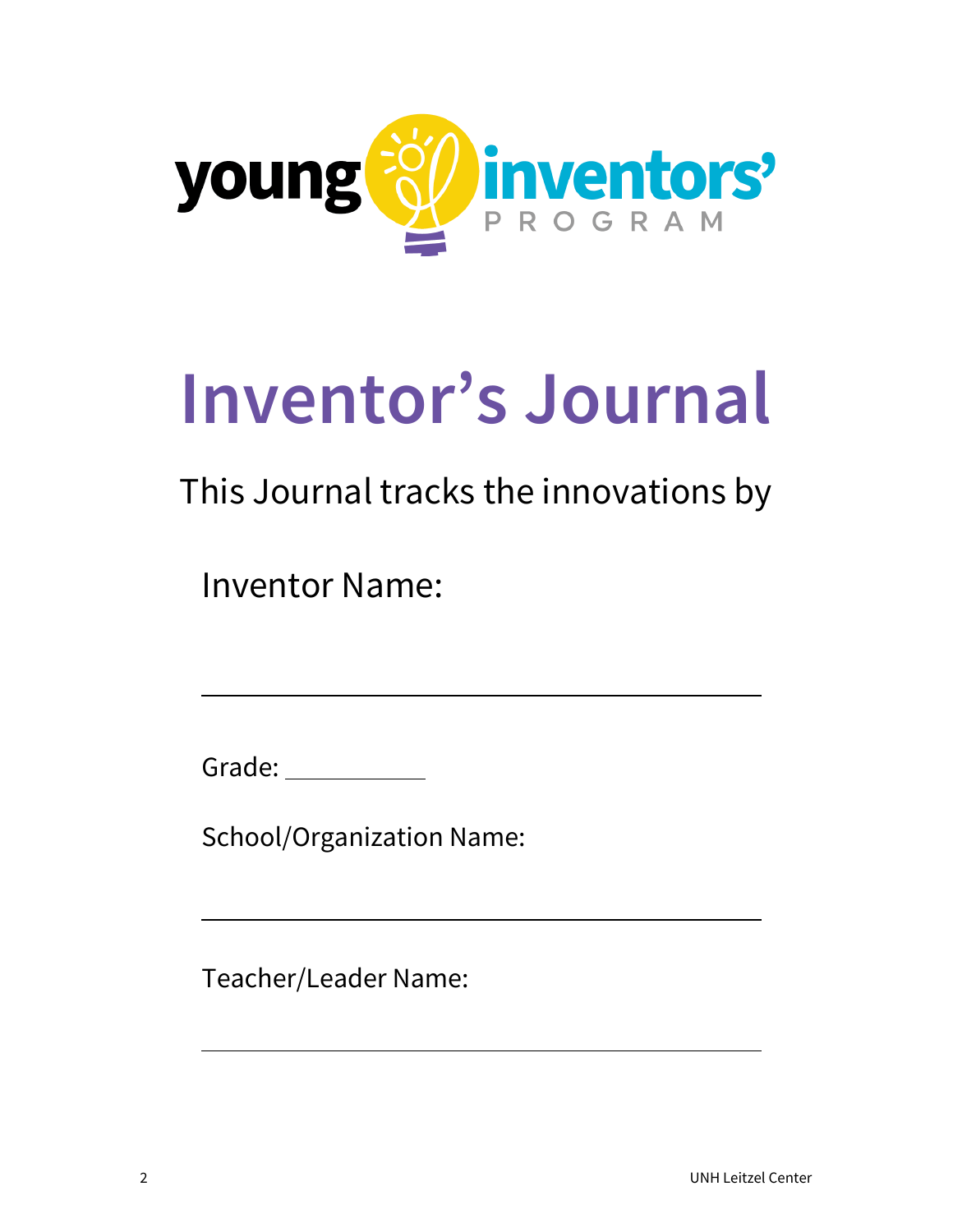

# **INVENTOR'S CHECKLIST**

#### **Checklist of the Process of Invention**

Inventor's Name

- $\Box$  Identify the problem to be solved
- ❑ List ways to solve the problem
- ❑ Choose the solution
- ❑ Sketch ideas

 $\overline{a}$ 

- ❑ Make a model (prototype) of your invention
- ❑ Decide if your invention solves the problem
- ❑ Improve your invention and prototype as needed
- ❑ Make your display board
- ❑ Present your ideas

 $\Theta$  Have fun!

This journal is a guideline for your creative process. Do not feel limited by this format. Please complete required sections needed for your assignments and Invention Fair.

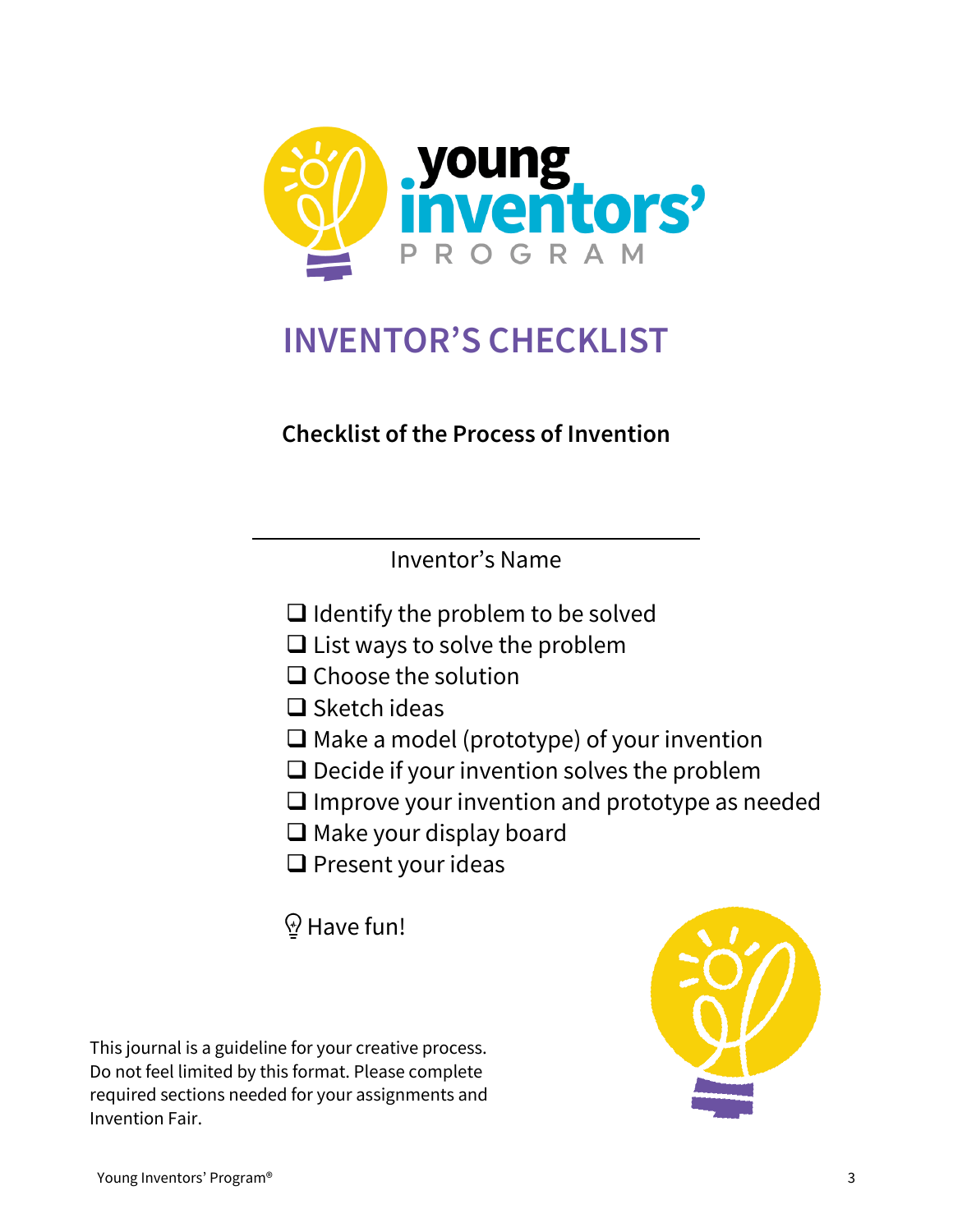# **INVENTION COMPETITION REQUIREMENTS**

#### **All projects must have the following components**

#### **YIP Inventors Journal or invention logbook (hardcopy or virtual)**

The journal documents the student's journey and all aspects of the invention process. Journals should be used throughout the development of the project and should not be a report completed after the fact.

#### $\varphi$ **3-panel Display Board (tri-fold board or virtual display)**

Displays are a visual aid to communicate significant aspects of the invention. Displays must include the student name/s, grade level/s and title of the invention. A tri-fold display board may be a maximum of 48" wide and 36" tall (the board should be 24" with both 12" sides folded in.) The board must fit into a footprint of no more than 30" wide (with sides folded in) on the tabletop. Prototypes and models should fit within this tabletop space as well or on the floor in front of the table and should not encroach upon neighboring display spaces. No oversize displays will be allowed.

Display boards must have the following information in one consolidated place on the poster:

- o Student(s) Name(s)
- o Name of Invention
- o Student(s) Grade(s)
- o Student(s) School
- o School City, State
- o Statement of the problem
- o Explanation of the invention as a solution to the problem
- o Details of model construction
- o Diagrams of design

Note: **Models or prototypes (which may be working or non-working) are not required but are recommended**. These models demonstrate the key characteristics that make the invention valuable, original, and useful. This model does not have to be fully functional.

#### **Project Restrictions**

The following items are not allowed on your person or in your project:

- Electric stun guns, martial arts weapons, or devices
- الی الی الی ا<br>ا Guns, replica guns, ammunition, and fireworks
- Knives of any size
- Mace and pepper spray
- Razors and box cutters

**Also: No balloons, glitter, or confetti are allowed in any form. If a project requires batteries, these must be provided by the inventor.**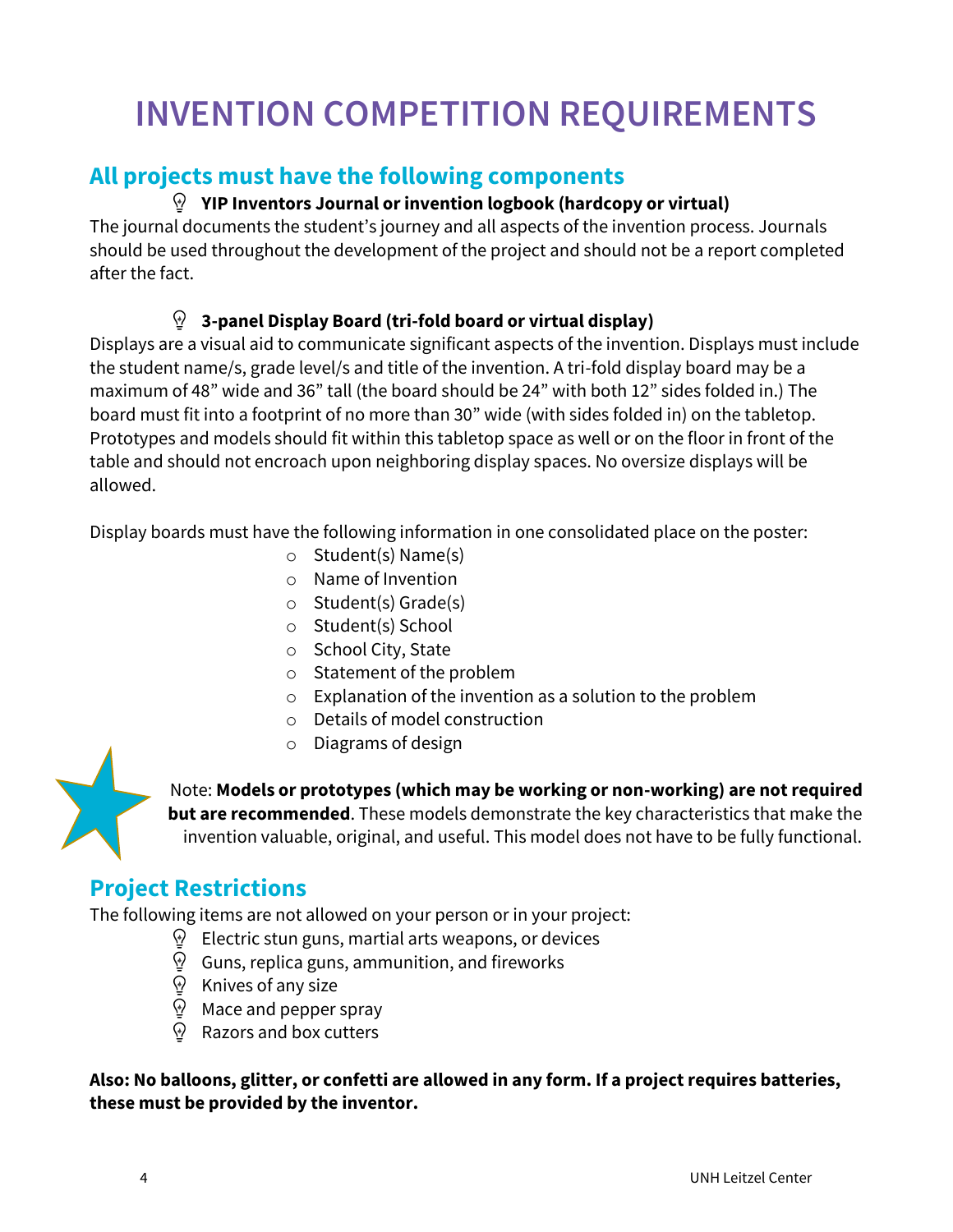# **PREPARING YOUR PRESENTATION**

Inventors need good ideas and good communications skills. Part of YIP is to present your invention to your peers at your school or program and present to judges at your Invention Fair and other competitions. When doing these presentations, be sure to:

- 1. Be prepared and practice.
- 2. Ensure your presentation is within time limits set by your teacher.
- 3. If you are part of team, make sure each team member has a part of the presentation.
- 4. Speak clearly and loud enough for judges to hear you.

We have a few tips to prepare for your invention presentation:<sup>\*</sup>

- **Practice Out Loud:** Practice your presentation in front of a friend or family member at least 5 times so you are more familiar with your speech and are comfortable speaking in front of someone.
- **Take a Deep Breath:** If you lose your place or get nervous, take a deep breath, pause, and restart. There is no rush when speaking and the audience appreciates time to think about what you are saying as well.
- **Practice in Front of a Mirror:** Stand in front of a mirror and give your presentation. Be careful not to wiggle, twitch, or shift. Practice how you will stand, sit, move, or point as you present.
- **Time Yourself:** Time yourself as you give your entire speech from start to finish. Speak at a normal pace, which will probably seem slower than you think it should.
- **Make Eye Contact:** Look up at your audience at least 3 times when you present.
- **Expect the Unexpected:** It is okay if things do not go as planned. Stay positive and follow through.
- **Summarize & Restate:** At the end of your presentation, repeat your most important points to summarize your project.
- **SMILE!** When you smile, your whole body relaxes. And smiling is contagious- if you smile, your audience will too.

*\* Adapted from Science Buddies, "Science Fair Project Presentation Speech Tips".* 

#### **Questions Judges May Ask You**

- How did you come up with your invention idea?
- Did you work on the first idea you thought of?
- What disappointments/hurdles did you have while working on your invention?
- Did you build any prototypes before this invention?
- What was more fun for you: thinking up your invention or building it and making it work?
- Where did you get your materials/supplies?
- Have you thought of ways to make your invention even better?
- If you could have this invention built using any material, what would you choose?
- Did you have fun inventing?
- What else would you like to tell us about your invention?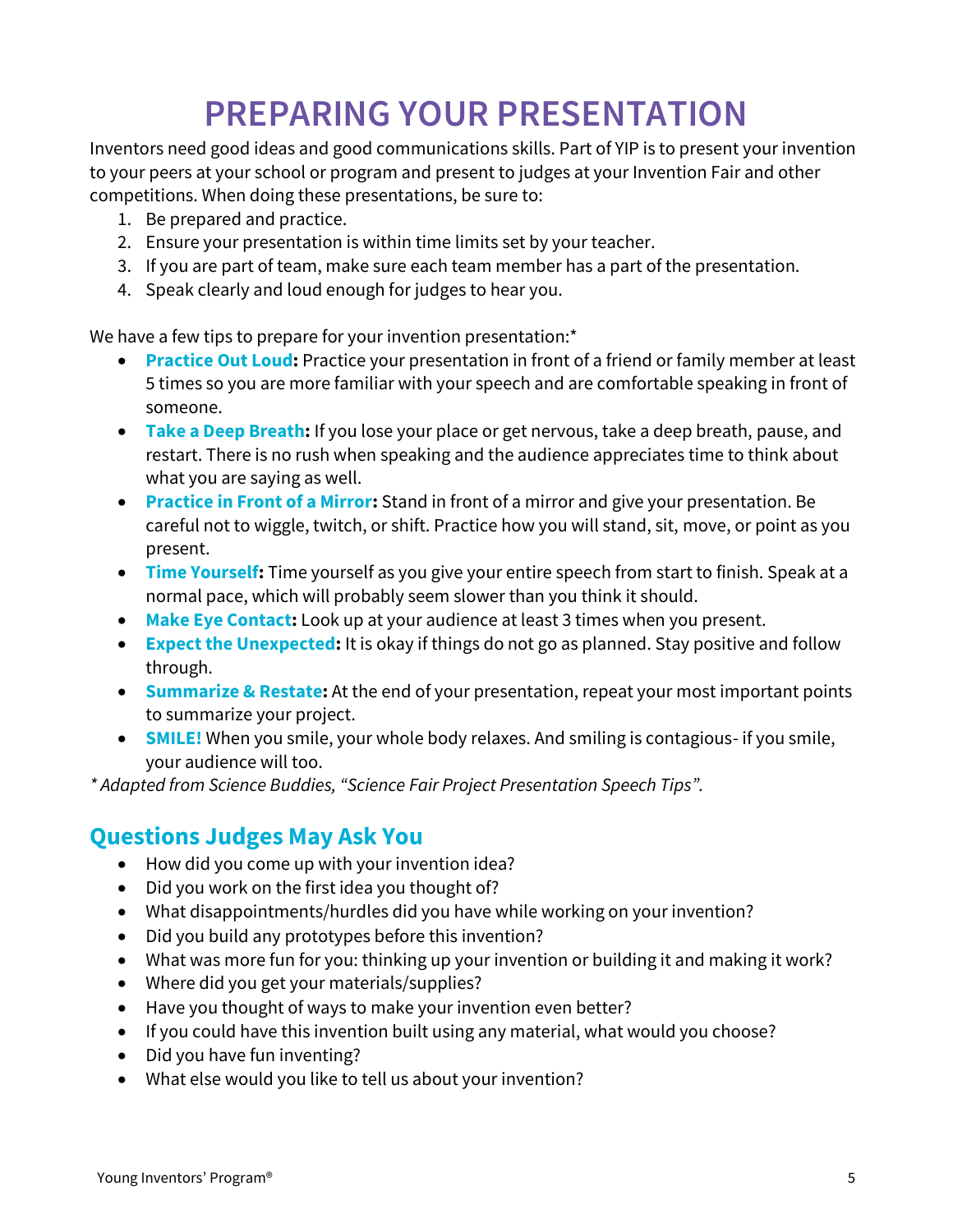# **INVENTION DISPLAY REQUIREMENTS**

This is an example of what a Display Board might look like, but you can be creative and make it your own.



**Maximum size:** A tri-fold display board may be a maximum of 48" wide and 36" tall (the board should be 24" with both 12" sides folded in.)

#### **Display boards must have the following information in one consolidated place on the poster:**

- Student(s) Name(s)
- Name of Invention
- Student(s) Grade(s)
- Student(s) School
- School City, State
- Statement of the problem
- Explanation of the invention
- as a solution to the problem
- Details of model
- construction
- Diagrams of design

#### **Your display may also include many items, such as:**

- How you thought up your idea
- How you researched if your
- invention already exists
- A statement of the problem solved
- Other brainstormed idea solutions which were unsuccessful and/or improvements
- Other people's impressions about the usefulness of the invention
- Personal testimonies of
- your own uses
- Short autobiography
- Photographs and/or diagrams

#### **Helpful Hints:**

- Materials for the poster may be pre-printed or handwritten
- Photographs,

illustrations/drawings, charts are encouraged

- Use font or handwriting that is readable (in style, color, and size)
- Use colors that pop and look good together
- Use correct spelling and grammar
- Use proper punctuation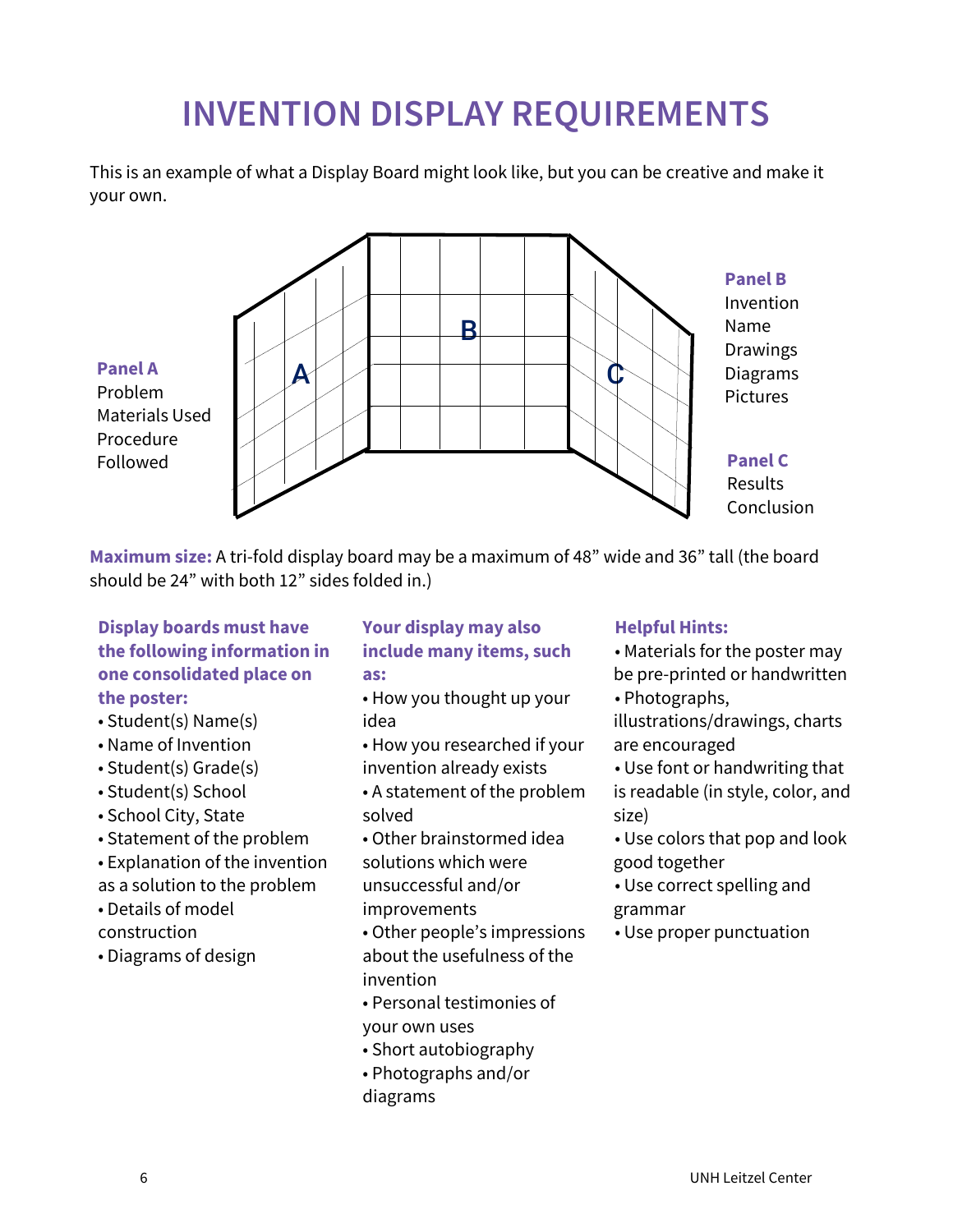# **EXPLORE: IDEA EXPLORATION & BRAINSTORMING**



## **Problems All Around Me**

Ask other people what problems they have around their homes, neighborhoods, or that could be solved with a new invention. List their responses below.

**Family** 

**Friends** 

**Neighbors** 

**Yourself** 

To pick the best idea pick the best idea. To make your selection, ask yourself which idea is most interesting to you, most needed, most original, and one you think you can make using the materials around your home.

#### **Best Idea: Best Idea: Best Idea: Best Idea: Best Idea: Best Idea: Best Idea: Best Idea: Best Idea: Best Idea: Best Idea: Best Idea: Best Idea: Best Idea: Best Idea: Best Idea: Best Idea:**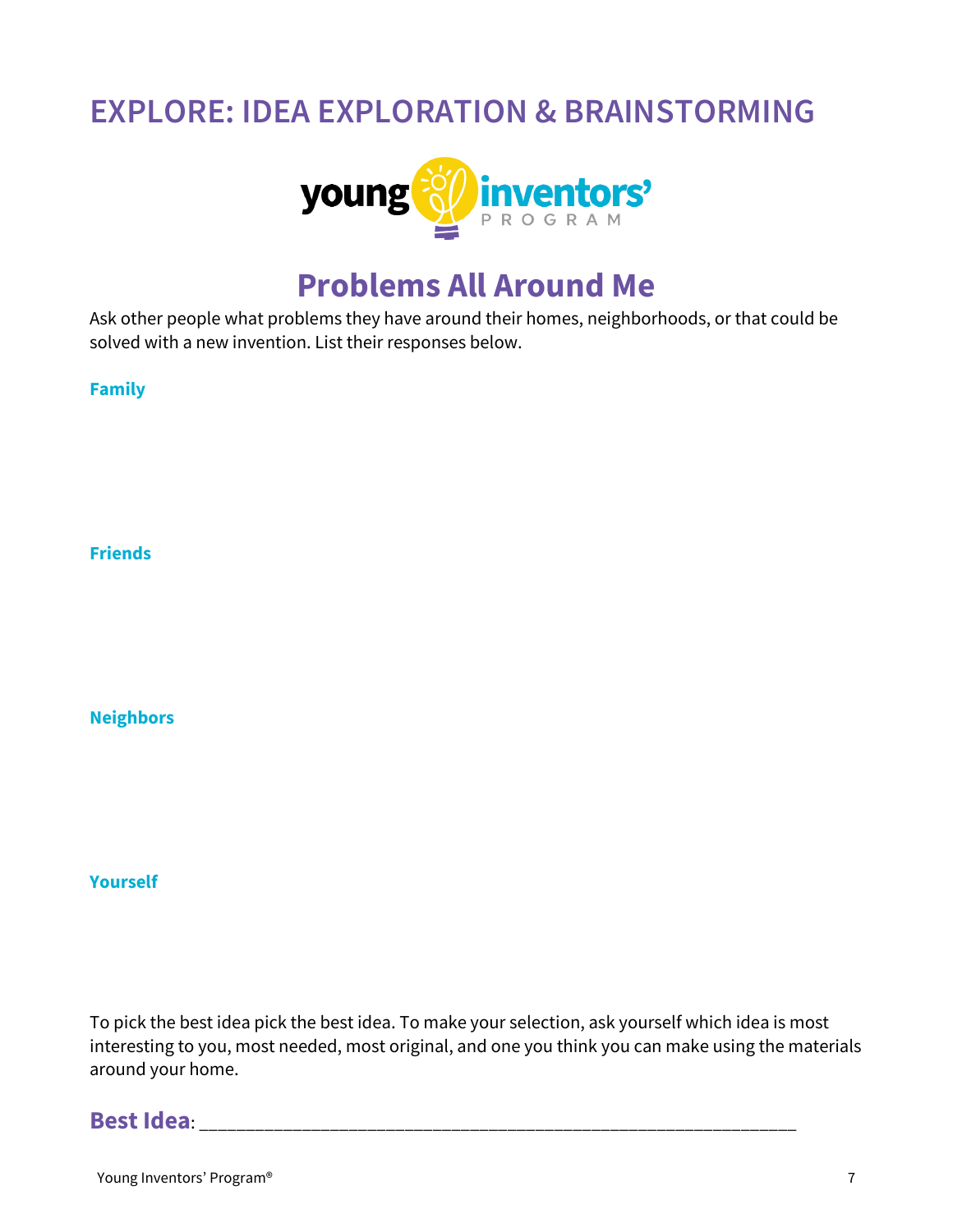

# **Invention Ideas**

What are your ideas for an invention? What problems do they solve? List them here. Use your Problems All Around Me and your What's Your Problem? worksheets to make your list.

| <b>Invention Idea</b> | <b>What Problem Will It Solve?</b> |
|-----------------------|------------------------------------|
|                       |                                    |
|                       |                                    |
|                       |                                    |
|                       |                                    |
|                       |                                    |
|                       |                                    |
|                       |                                    |
|                       |                                    |
|                       |                                    |
|                       |                                    |
|                       |                                    |
|                       |                                    |
|                       |                                    |
|                       |                                    |
|                       |                                    |
|                       |                                    |
|                       |                                    |
|                       |                                    |
|                       |                                    |
|                       |                                    |
|                       |                                    |
|                       |                                    |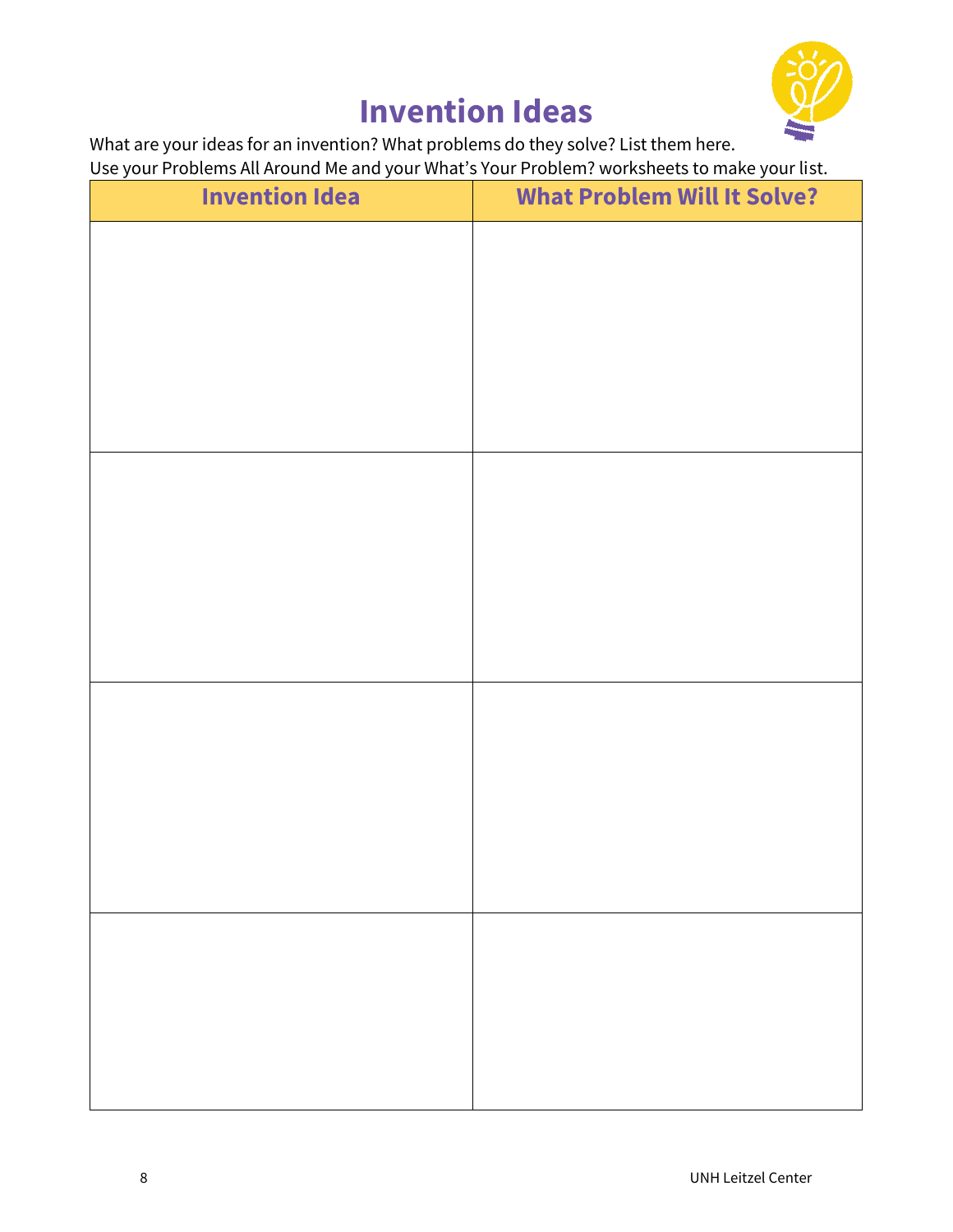# **My Invention Research**

#### **Part 1: Starting to Make Plans**

If needed, ask an adult to help you research. Think about your invention. Talk about the questions below. Check the boxes for Yes or No as you read each question. You may not be able to complete each question now, so you may go back to it as you learn more.

| Is My Idea                                                 | <b>Yes</b> | <b>No</b> | <b>Needs Improvement</b> |
|------------------------------------------------------------|------------|-----------|--------------------------|
| Going to work? Can you draw or make a model of it?         |            |           |                          |
|                                                            |            |           |                          |
| New and original, or an improvement on an existing         |            |           |                          |
| invention? (Research by asking others, checking the        |            |           |                          |
| library, and calling stores that would sell your product.) |            |           |                          |
| Creative and unusual?                                      |            |           |                          |
|                                                            |            |           |                          |
| Useful to all ages?                                        |            |           |                          |
|                                                            |            |           |                          |
| Cleverly named?                                            |            |           |                          |
|                                                            |            |           |                          |
| Too complex?                                               |            |           |                          |
|                                                            |            |           |                          |
| Too simple?                                                |            |           |                          |
|                                                            |            |           |                          |
| Helpful to the environment?                                |            |           |                          |
|                                                            |            |           |                          |
|                                                            |            |           |                          |
| Durable? (Not easy to break)                               |            |           |                          |
|                                                            |            |           |                          |
| Made from recycled materials?                              |            |           |                          |
|                                                            |            |           |                          |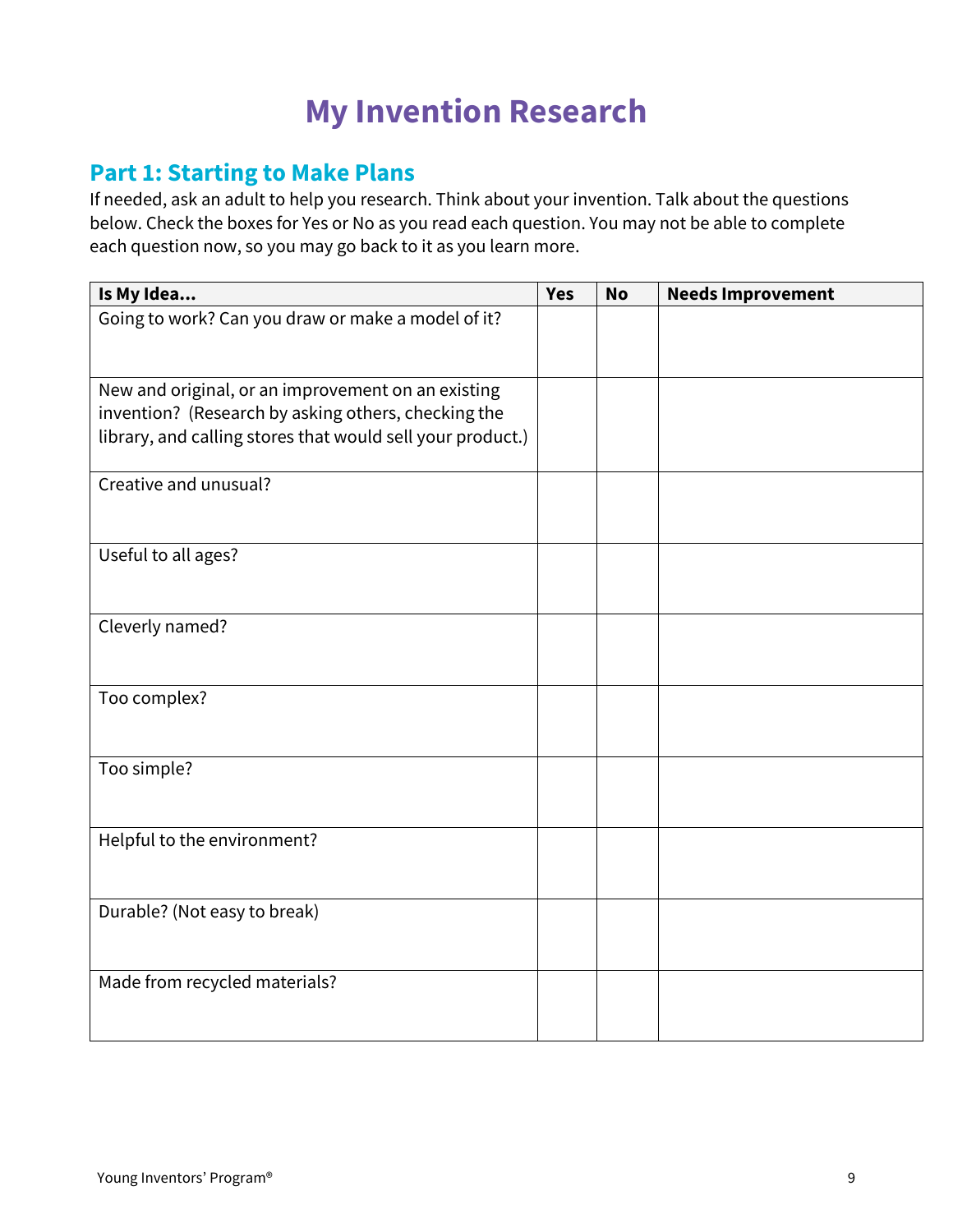#### **Part 2: Researching Your Problem & Invention Idea**

If needed, ask an adult to help you research and record notes here (an adult may help you write).

#### **Notes from Internet Research:**









#### **Notes from Library Research:**





**Notes from Interviews with People:** 



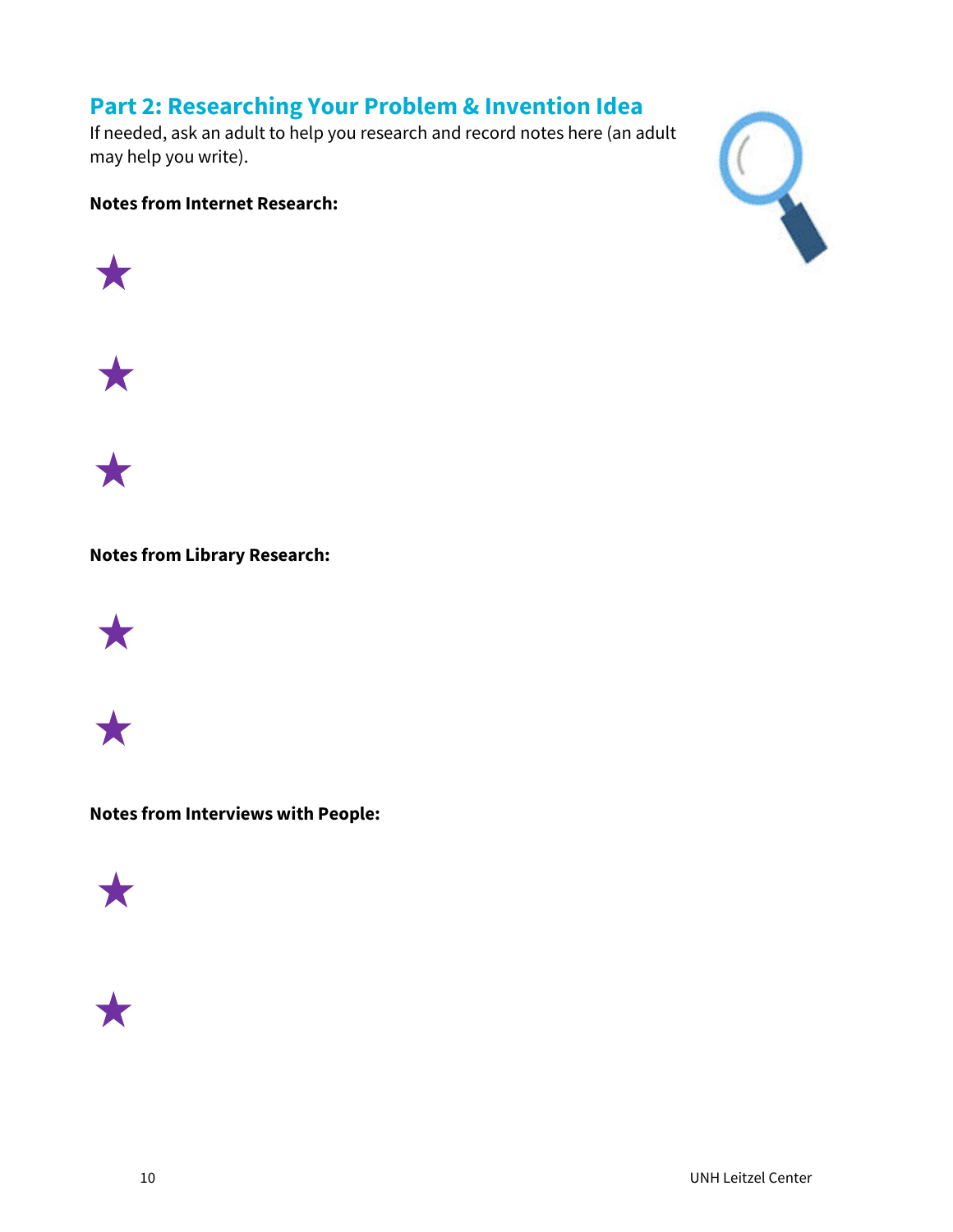#### **Part 3: Let's Go Shopping**

Ask an adult to help you find if a similar product already exists in stores. You can go to online stores to look up products.

#### **Keywords**

Write down 3 key words to describe your invention. Use these words when doing your search.

| 1. |  |  |  |
|----|--|--|--|
|    |  |  |  |
| 2. |  |  |  |
|    |  |  |  |
|    |  |  |  |
| 3. |  |  |  |



#### **Shopping Sites**

With an adult, go to online shopping sites such as Amazon.com or Target.com to begin a search for products that already exist.

How are these products similar to your invention?

Do not be discouraged if your idea already exists**; instead, think about how your idea is or can be different** from or an improvement to the existing product.

- Type in your keywords. Search.
- Look over the products that come up.
- Click on items that might be similar to your invention to learn more.
- Record your findings.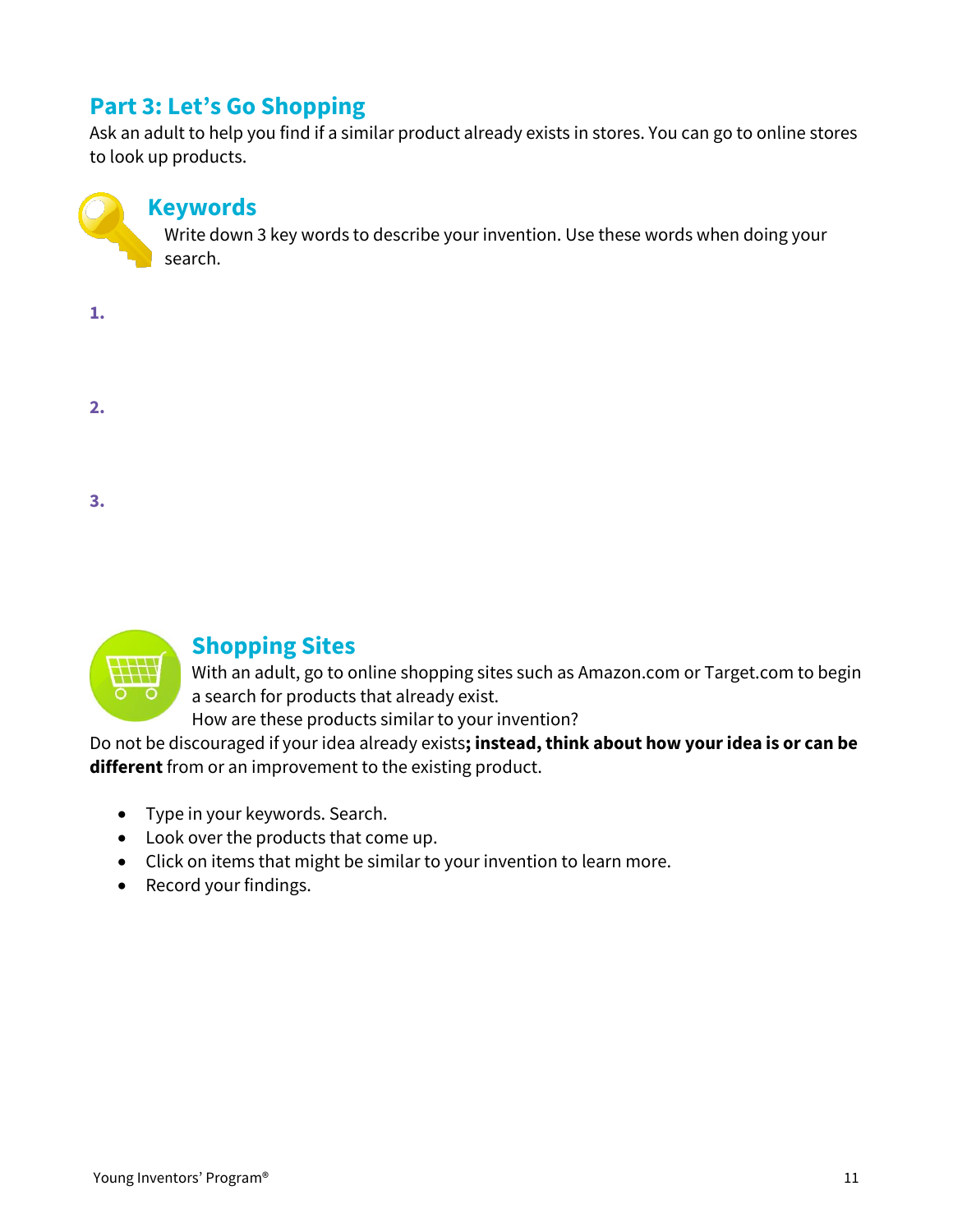#### **Products that relate to my invention:**

**Draw what you see:** 

 $\overline{\mathsf{I}}$ 

What makes this like your invention?

**How is your invention different?**

**Draw what you see:** 

What makes this like your invention?

**How is your invention different?**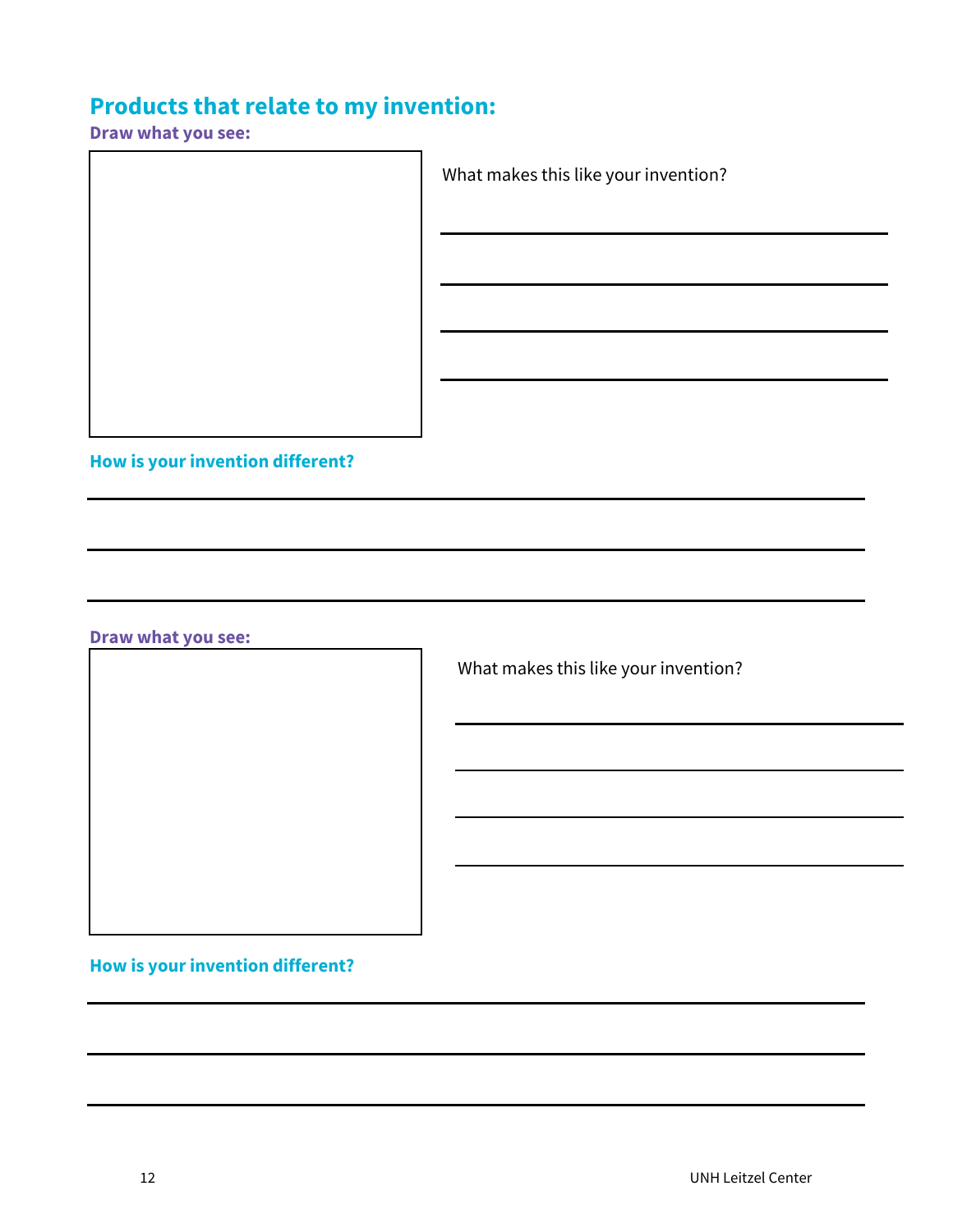# **DESIGN / BUILD / TRACK**

This section is to track and document your invention journey. It's a place to brainstorm ideas / collect sketches / catalogue ideas as well as state your intent to invent.



### **STATEMENT OF ORIGINALITY**

I promise that the ideas in this Inventor's Journal are my own. (If a team project, all members of the team should have their own logbook, but complete this statement together and all members should sign.)

\_\_\_\_\_\_\_\_\_\_\_\_\_\_\_\_\_\_\_\_\_\_\_\_\_\_\_\_\_\_\_\_\_\_\_\_\_\_\_\_\_\_\_\_\_\_\_\_\_\_\_\_\_\_\_\_\_\_\_\_\_\_\_\_\_\_\_\_\_

\_\_\_\_\_\_\_\_\_\_\_\_\_\_\_\_\_\_\_\_\_\_\_\_\_\_\_\_\_\_\_\_\_\_\_\_\_\_\_\_\_\_\_\_\_\_\_\_\_\_\_\_\_\_\_\_\_\_\_\_\_\_\_\_\_\_\_\_\_\_\_\_\_

Inventor Name(s):

Signature(s):

Date: \_\_\_\_\_\_\_\_\_\_\_\_\_\_\_\_\_\_\_\_\_\_\_\_\_\_\_\_\_\_\_\_\_\_\_\_\_\_\_\_\_\_\_\_

Grade: \_\_\_\_\_\_\_\_\_\_\_\_\_\_\_\_\_\_\_\_\_\_\_\_\_\_\_\_\_\_\_\_\_\_\_\_\_\_\_\_\_\_\_

School/Program: \_\_\_\_\_\_\_\_\_\_\_\_\_\_\_\_\_\_\_\_\_\_\_\_\_\_\_\_\_\_\_\_\_\_\_\_\_\_\_\_\_\_

Town:

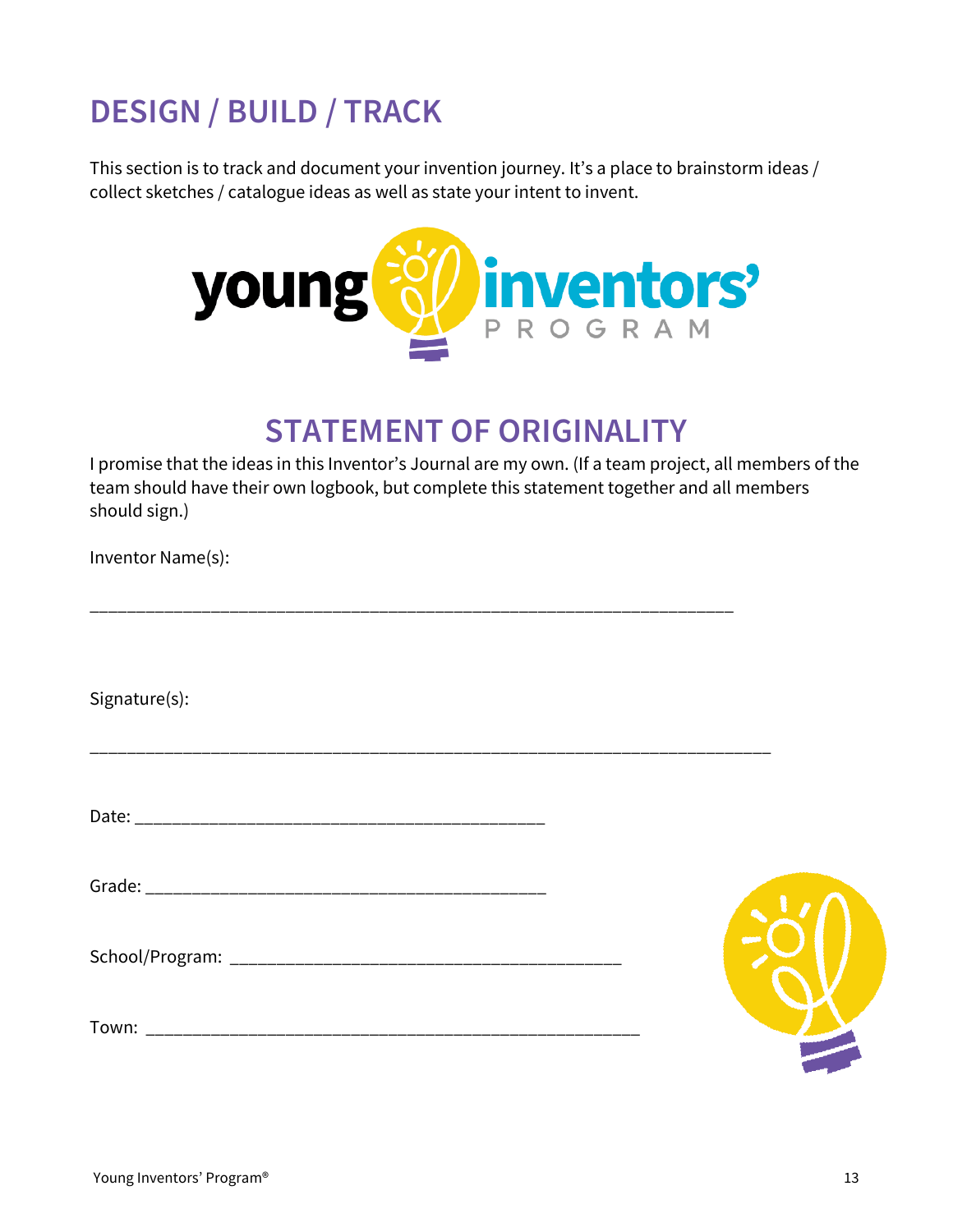

# **EXPLAINING THE PROBLEM AND IDENTIFYING THE SOLUTION**

**What problem are you trying to solve?** The more specific you are in describing the problem, the better your solution will be.

**How did you come up with the problem?** Use your Problems All Around Me worksheet and interviews with others to help you choose your problem and explain your selection.

**What is the result you are trying to achieve?** The more specific you are in describing the result you want, the better your solution will be.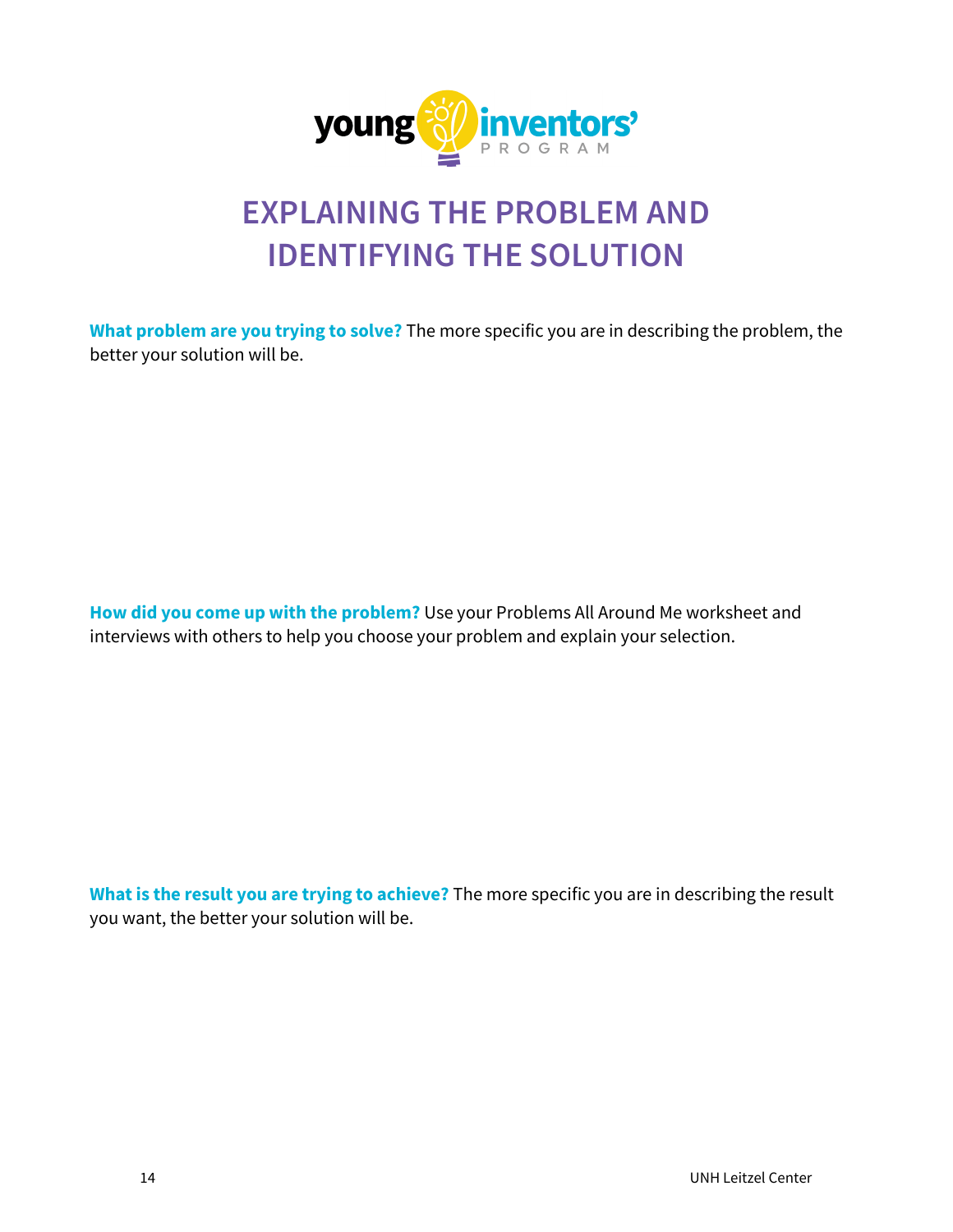

# **INTENT TO INVENT**

| Inventor:                                                                                                | Grade: |
|----------------------------------------------------------------------------------------------------------|--------|
| Teacher/Leader:                                                                                          | Date:  |
| I intend to invent:                                                                                      |        |
|                                                                                                          |        |
|                                                                                                          |        |
| The problem it will solve is:                                                                            |        |
|                                                                                                          |        |
|                                                                                                          |        |
|                                                                                                          |        |
| I have determined to the best of my ability that my invention will be original by taking<br>these steps: |        |
|                                                                                                          |        |
|                                                                                                          |        |
| I will use the following materials in my invention:                                                      |        |
|                                                                                                          |        |
|                                                                                                          |        |
|                                                                                                          |        |
|                                                                                                          |        |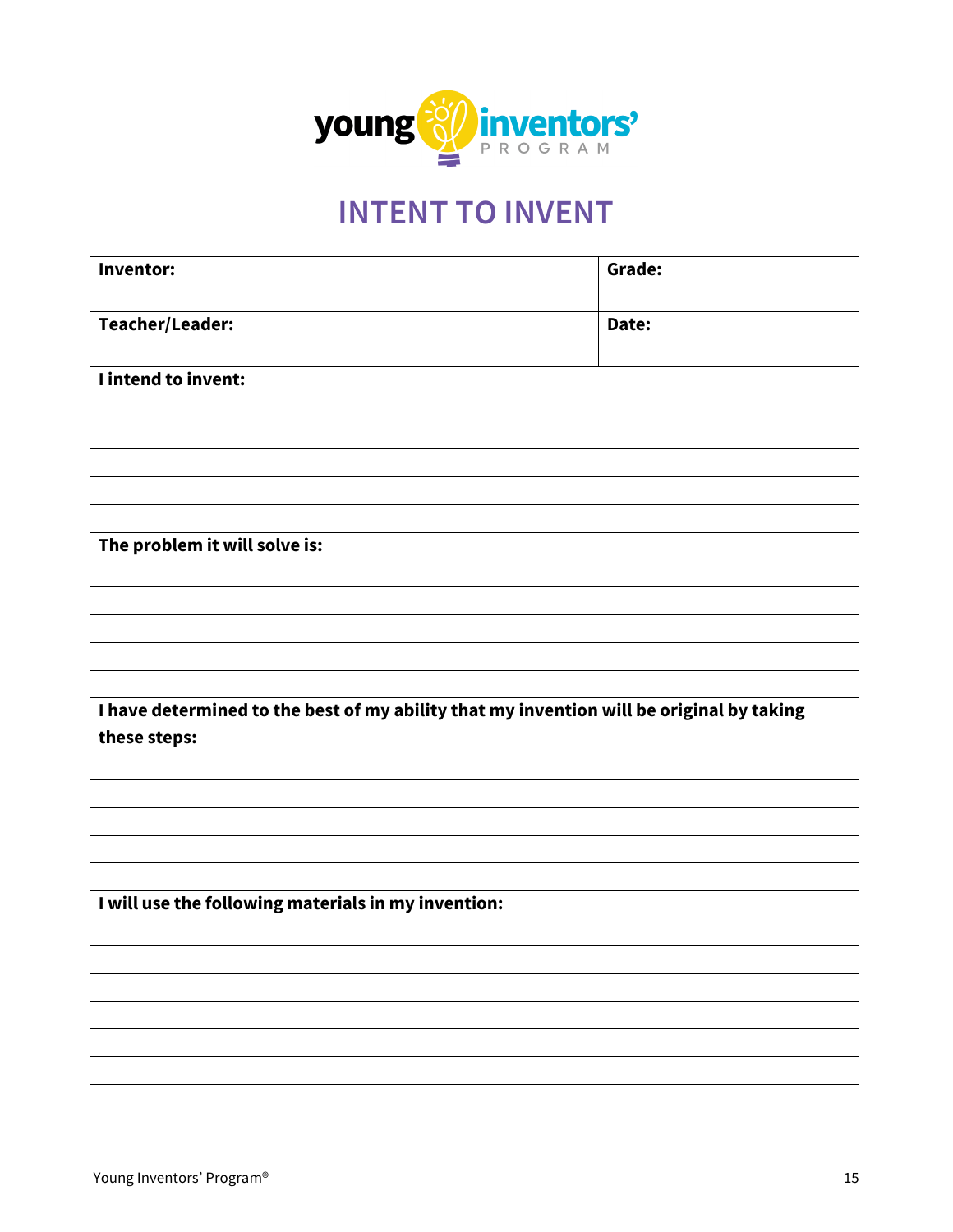# **INVENTION DIAGRAM**

Draw a diagram of your proposed invention. Explain how it will work. All inventors make drawings of their inventions to show how they will work. Draw some quick sketches of your idea in your YIP Inventor Journal and pick what you think will look and work the best. All diagrams should be labeled, dated, and briefly explained.

**Inventor's signature:** \_\_

|  | Date: |  |
|--|-------|--|
|--|-------|--|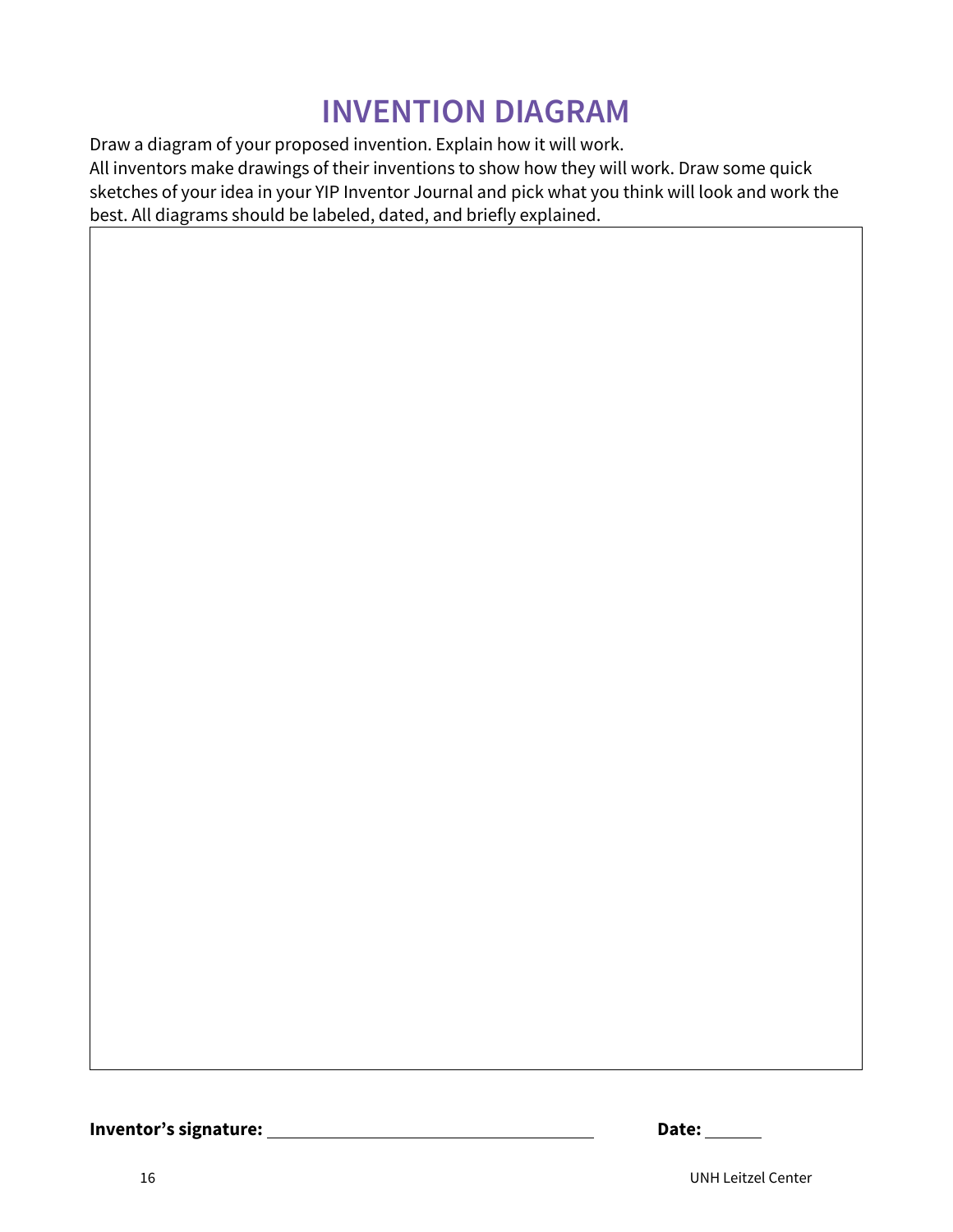

# **INVENTION MATERIALS**

Use this chart to record the materials that you use and any that you purchase. Be detailed in your list.

|  |  |  |  | Name of Material or<br><b>Item Used</b>                                    |
|--|--|--|--|----------------------------------------------------------------------------|
|  |  |  |  | Description and/or purpose                                                 |
|  |  |  |  | Quantity<br>Used                                                           |
|  |  |  |  | Name of supplier or store where<br>purchased                               |
|  |  |  |  | If purchased, Price<br>per item                                            |
|  |  |  |  | (Price per item x<br>Quantity)<br><b>Total Cost for</b><br><b>Material</b> |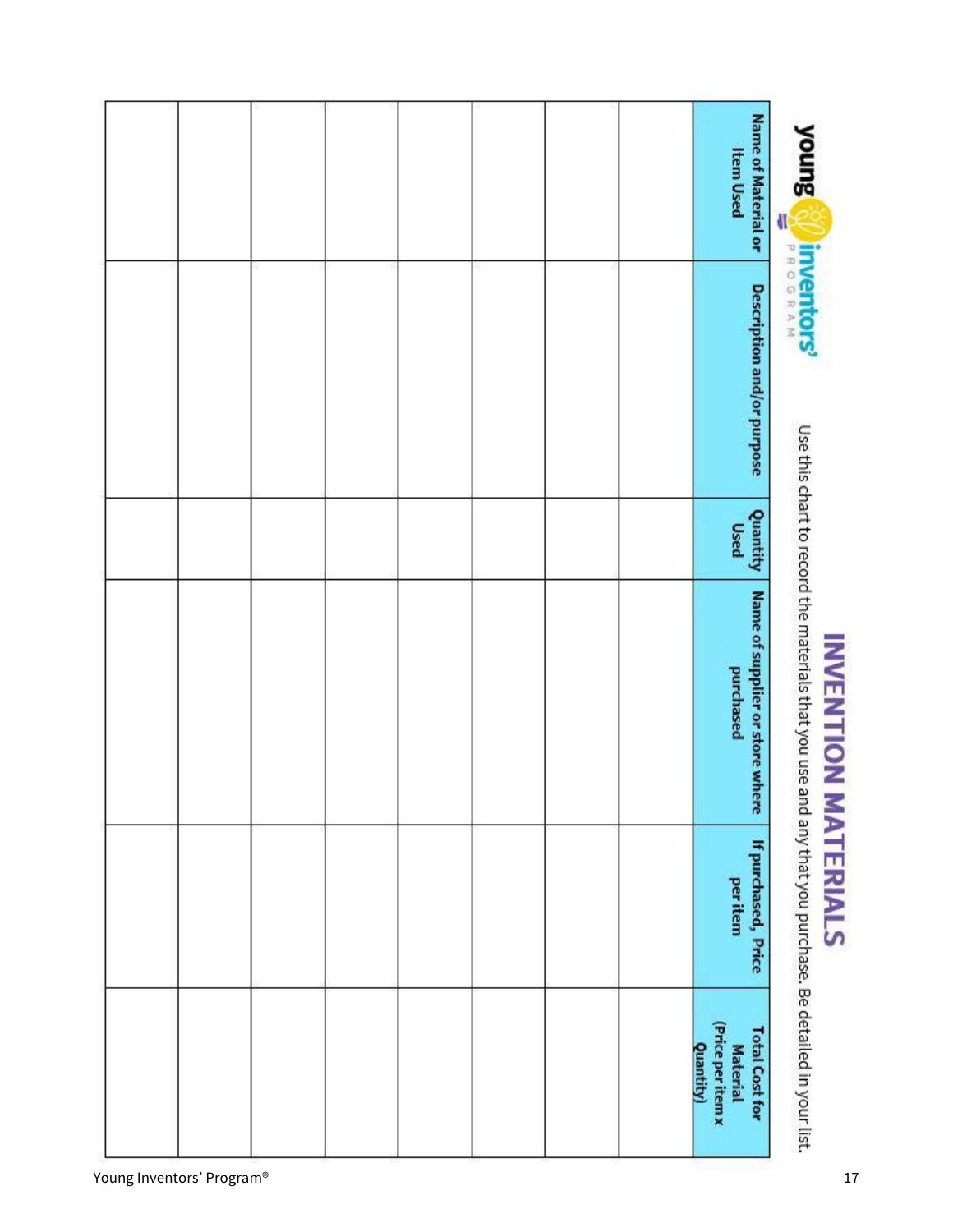Record steps to develop ideas, research, and notes as you build your invention.

| <b>Date:</b> |  |
|--------------|--|
|              |  |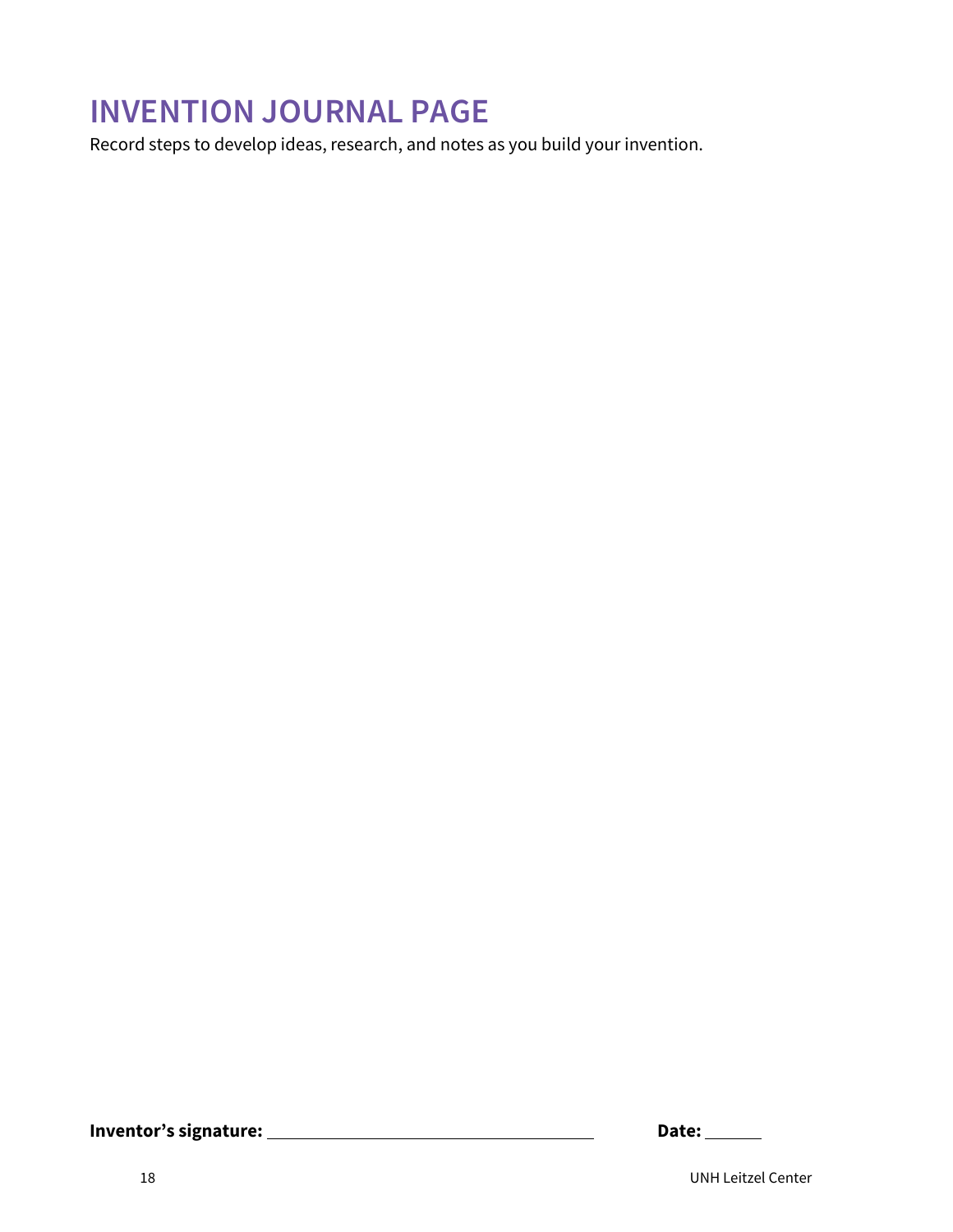Record steps to develop ideas, research, and notes as you build your invention.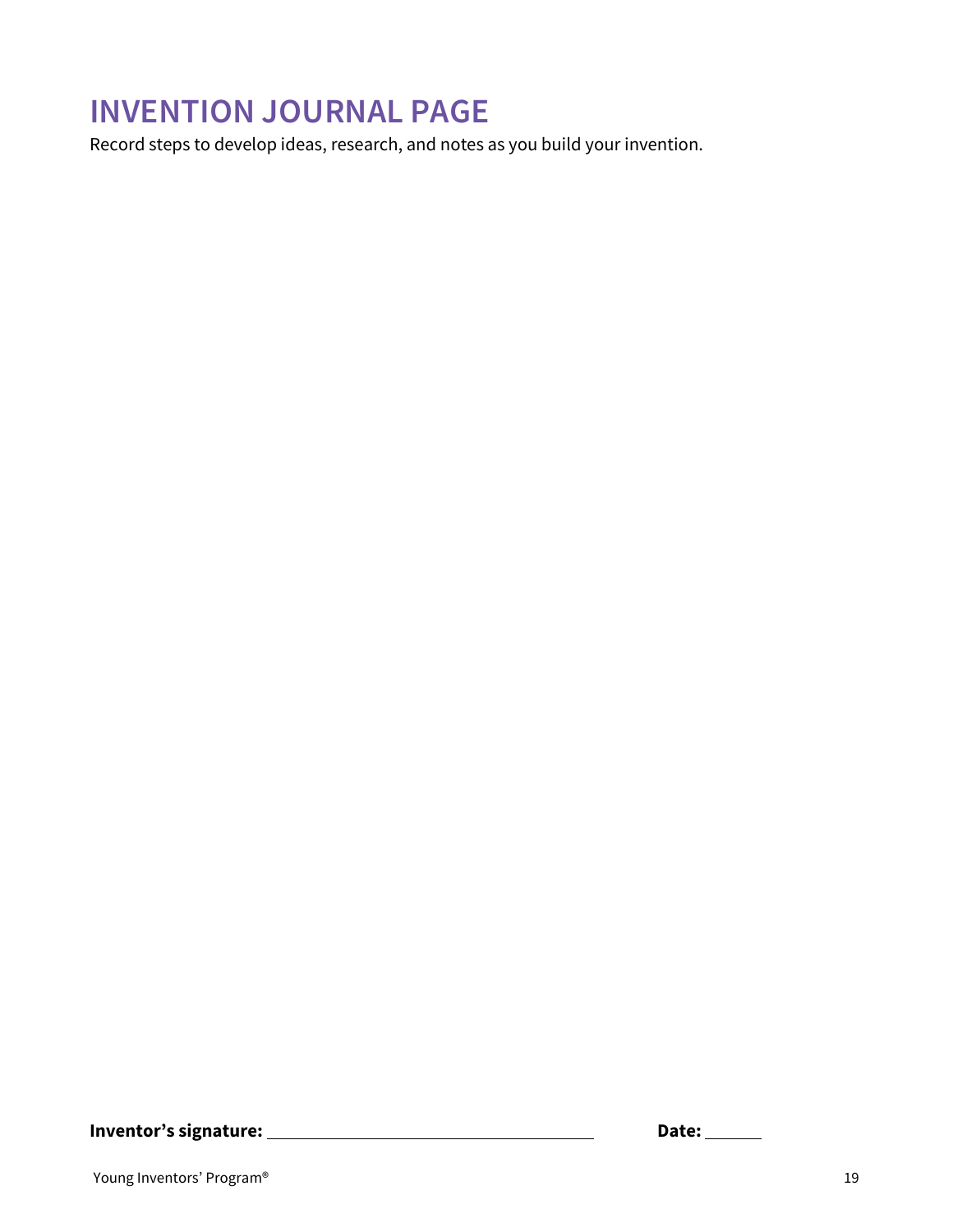Record steps to develop ideas, research, and notes as you build your invention.

| <b>Date:</b> |  |
|--------------|--|
|              |  |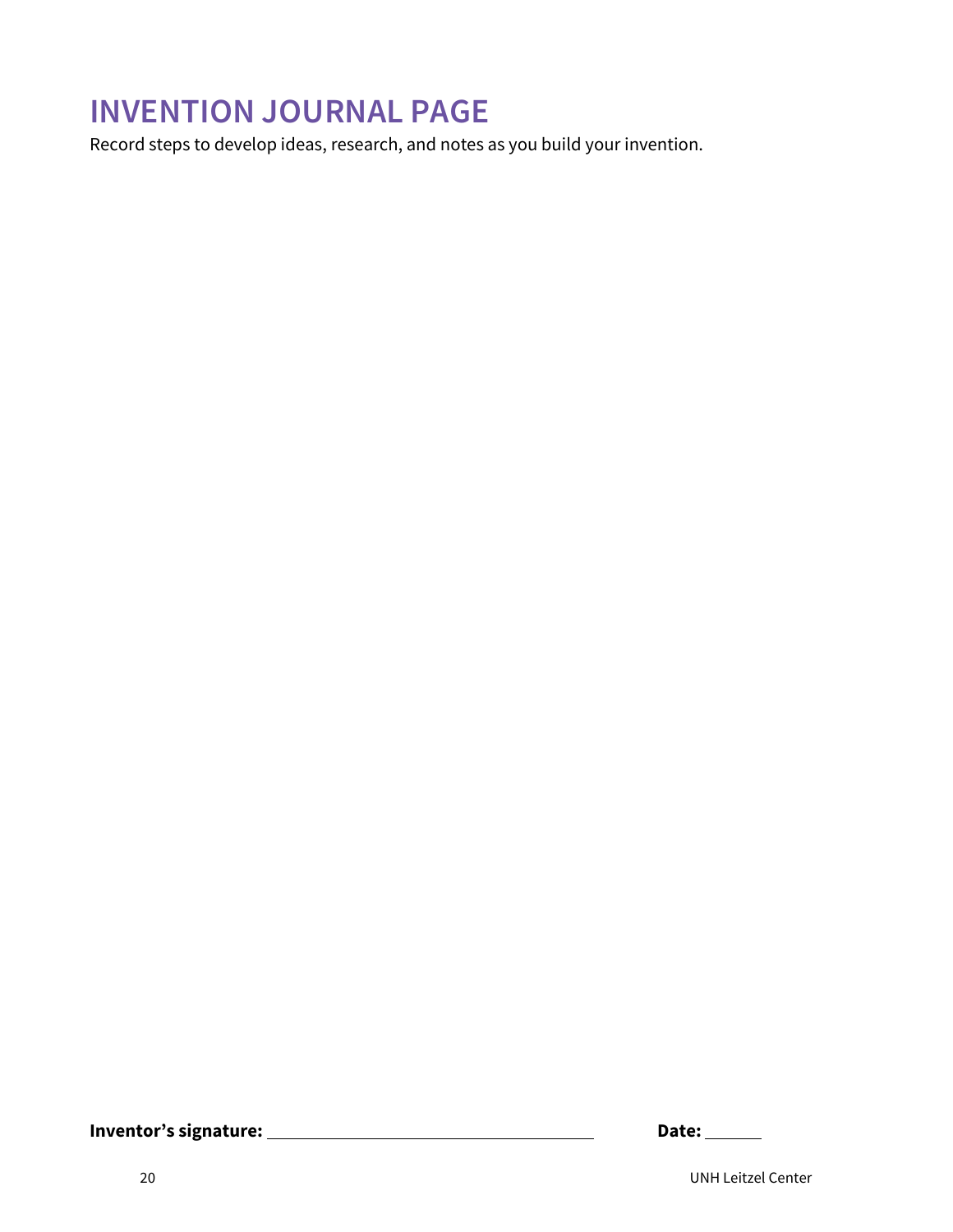Record steps to develop ideas, research, and notes as you build your invention.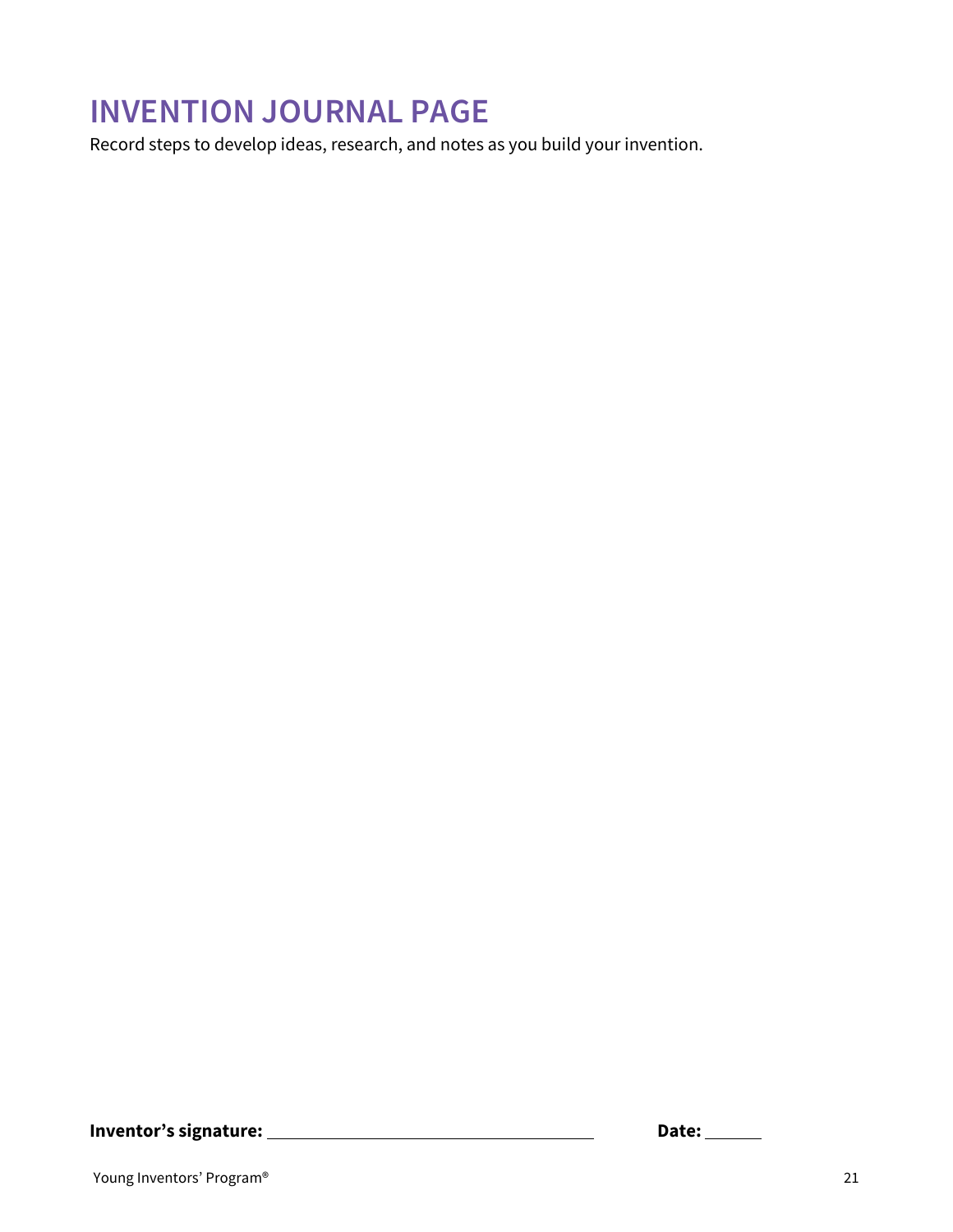Record steps to develop ideas, research, and notes as you build your invention.

| <b>Date:</b> |  |
|--------------|--|
|              |  |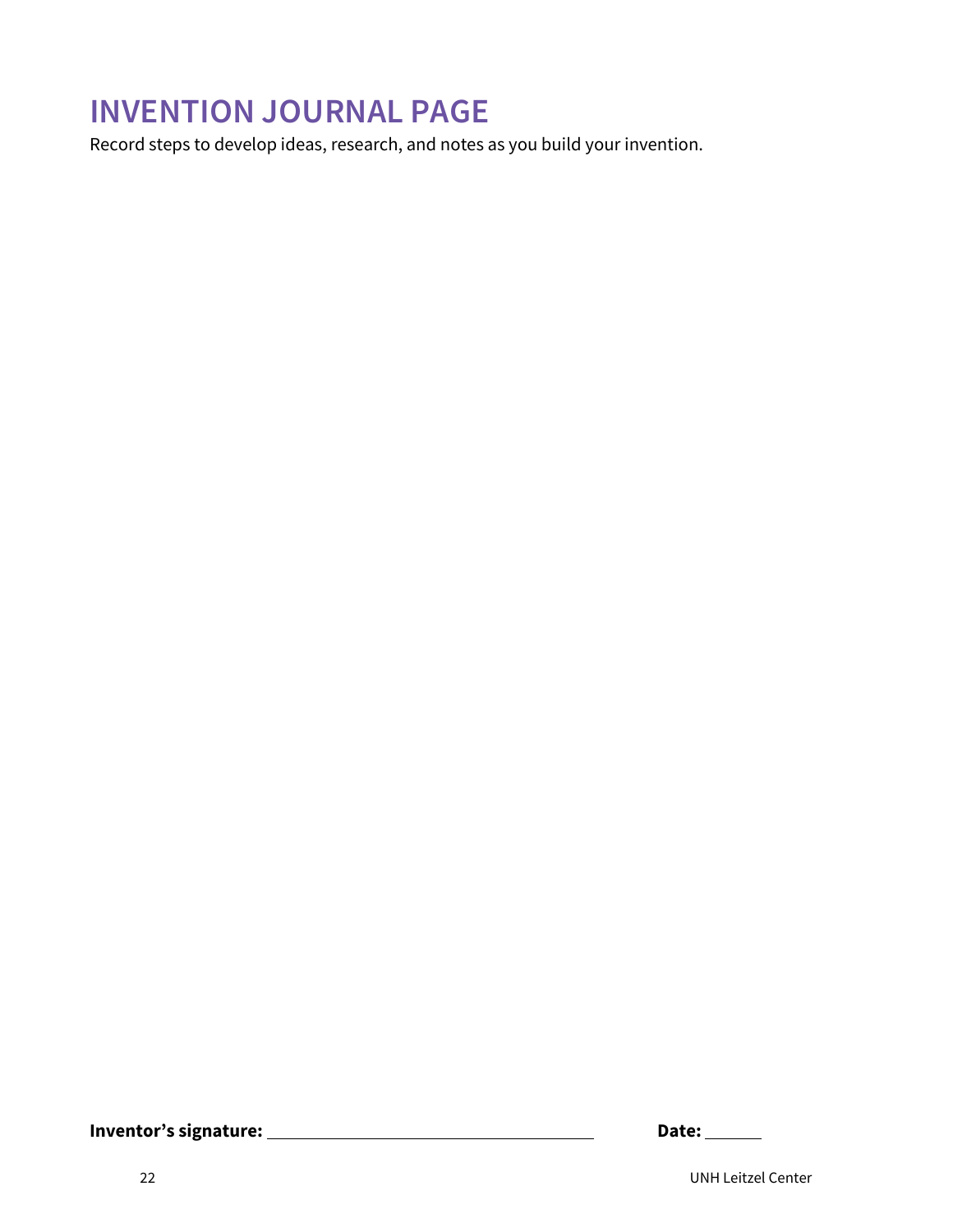Record steps to develop ideas, research, and notes as you build your invention.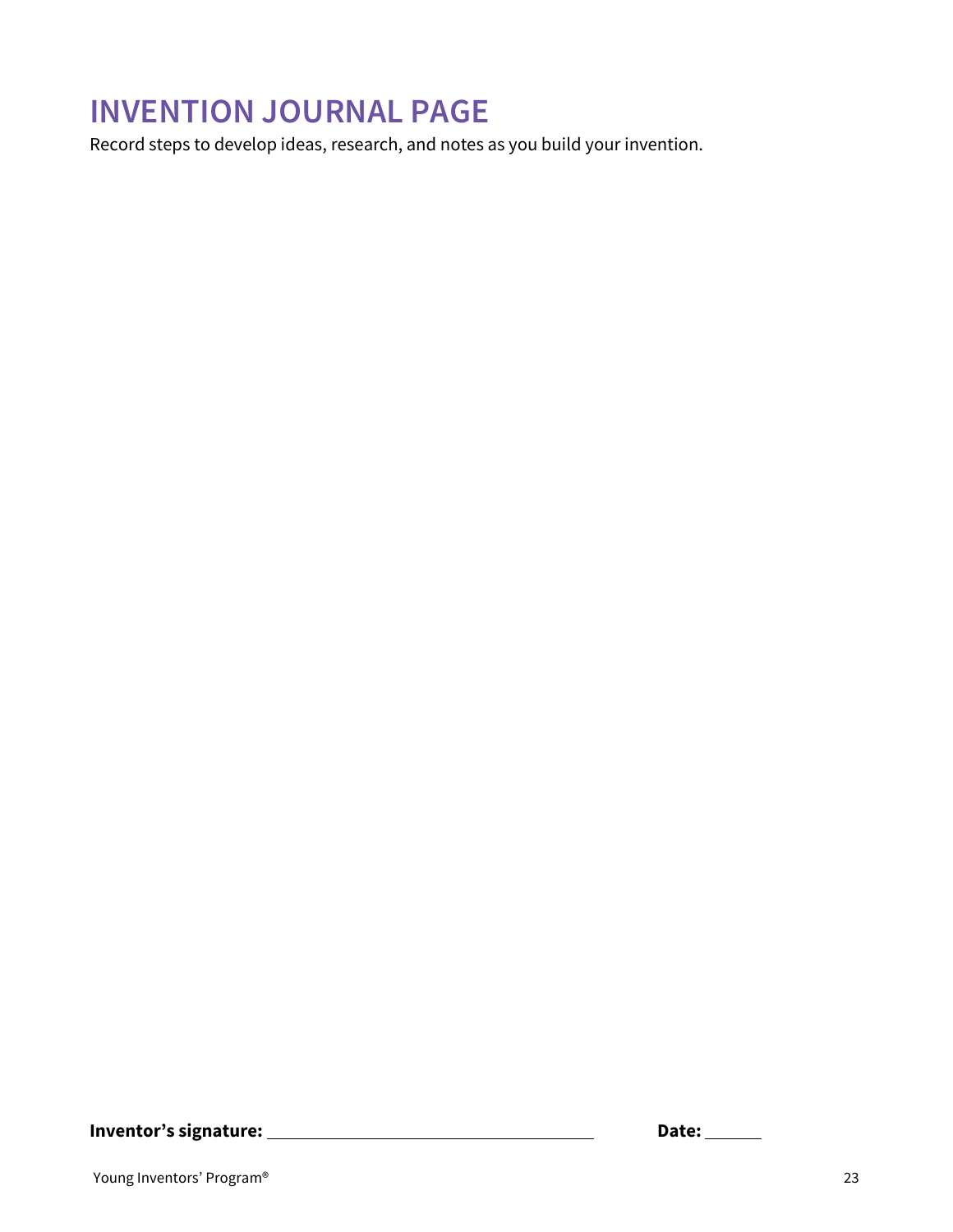Record steps to develop ideas, research, and notes as you build your invention.

| <b>Date:</b> |  |
|--------------|--|
|              |  |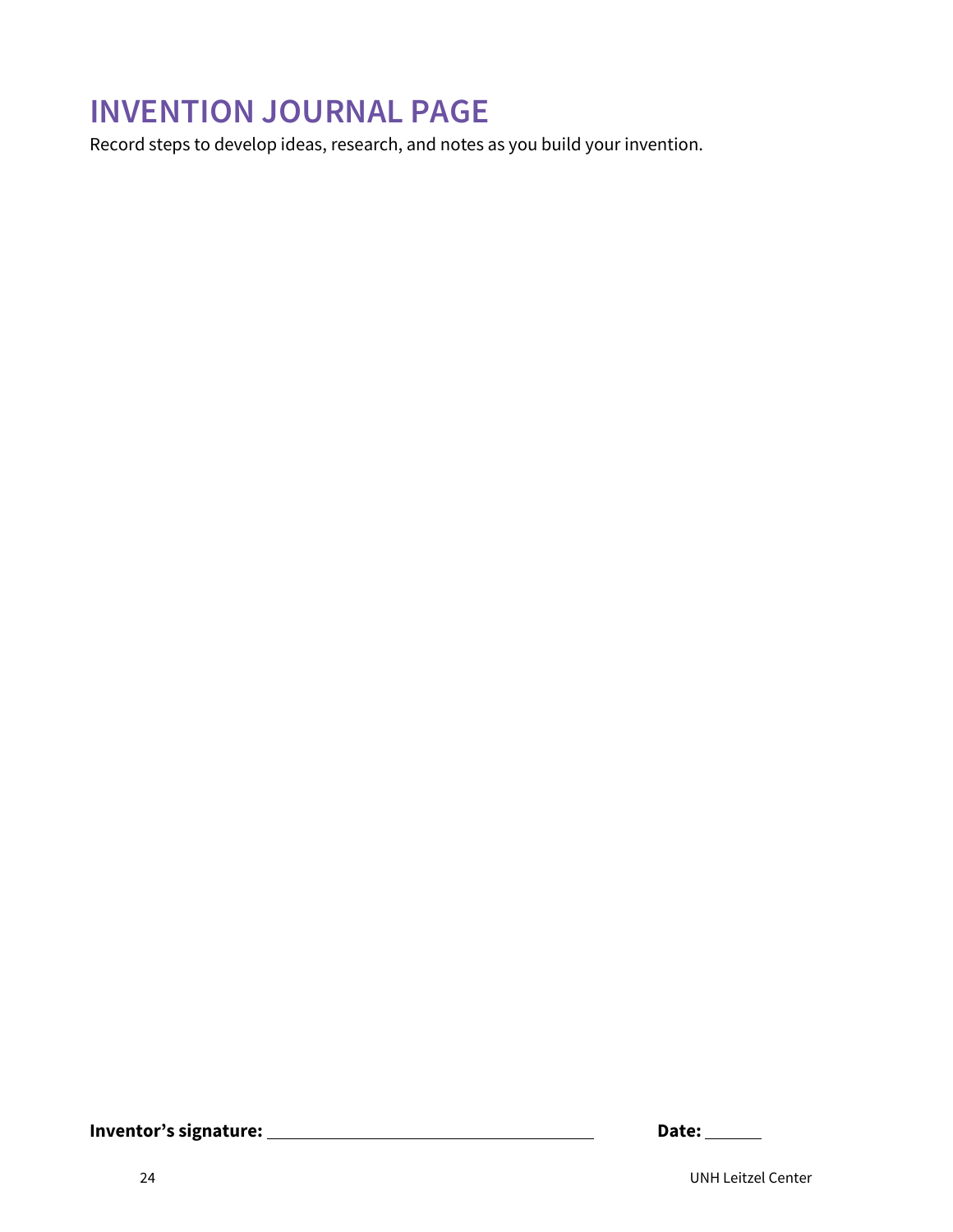Record steps to develop ideas, research, and notes as you build your invention.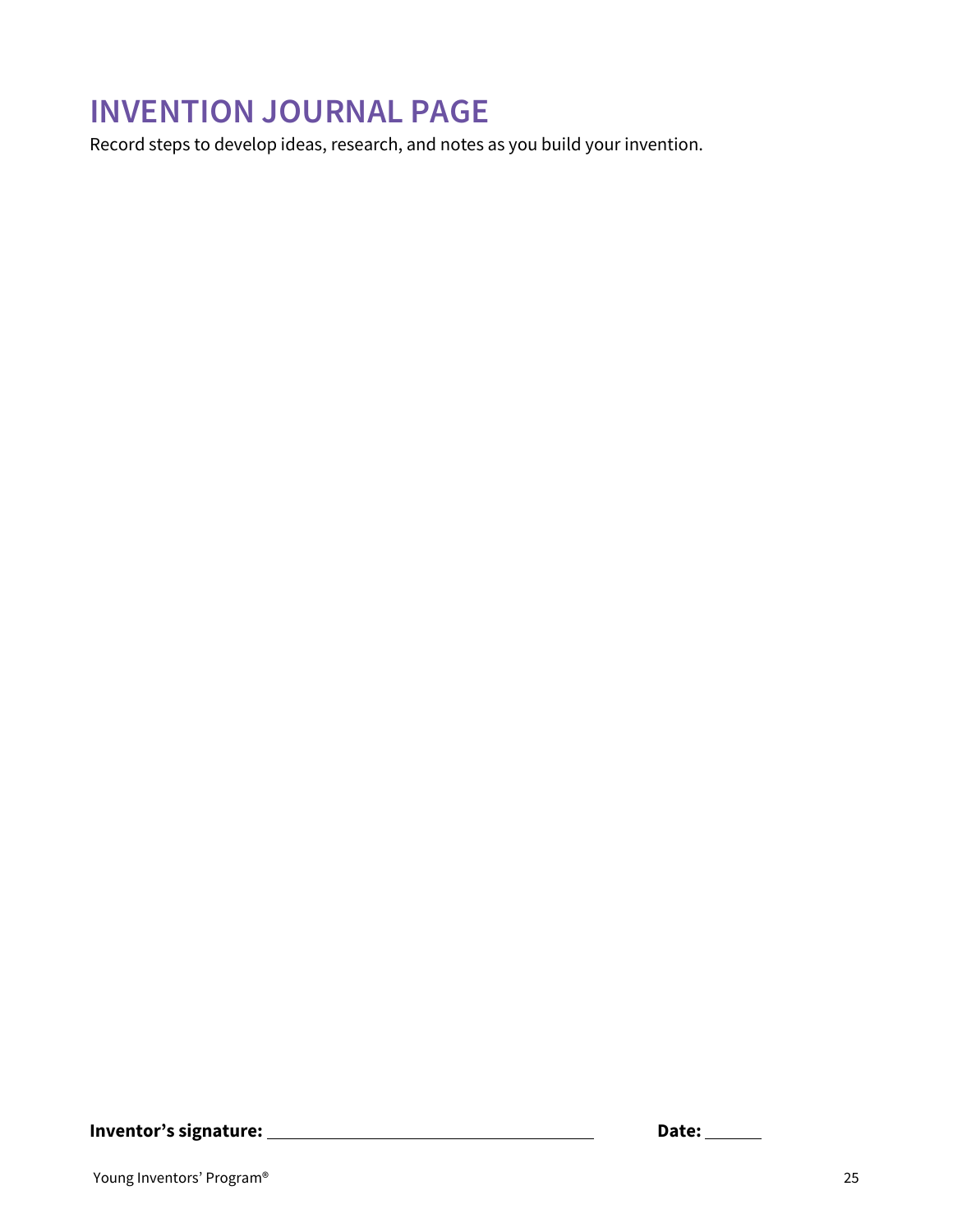Record steps to develop ideas, research, and notes as you build your invention.

| <b>Date:</b> |  |
|--------------|--|
|              |  |